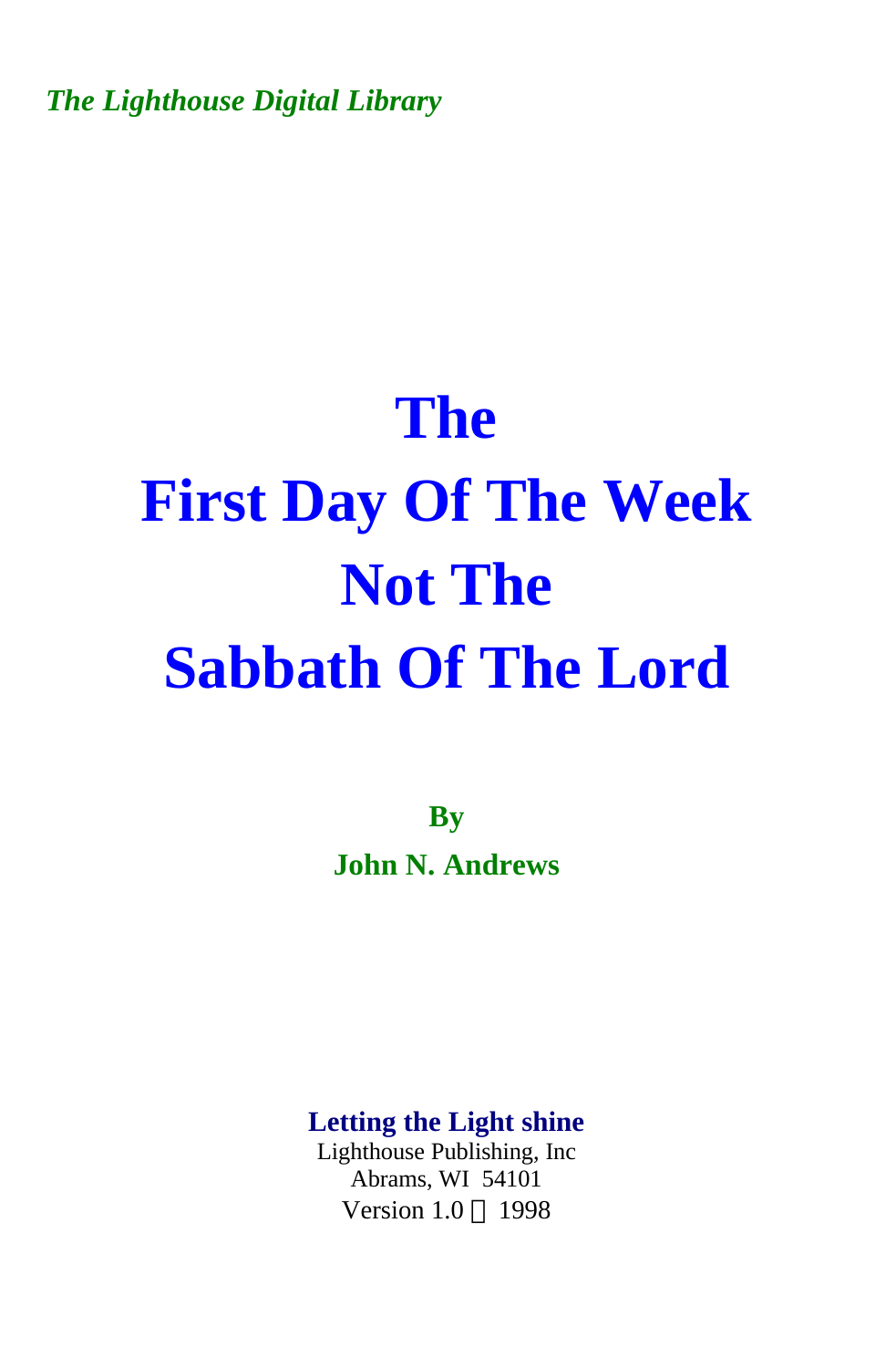"All scripture is given by inspiration of God, and is profitable for doctrine, for reproof, for correction, for instruction in righteousness; that the man of God may be perfect, thoroughly furnished unto all good works." 2 Tim. iii, 16, 17.

In this text we are assured that every word of the Sacred Scriptures was given by the Holy Spirit; that every doctrine which men should believe, is therein revealed; that every fault is therein reproved; every error is corrected by its words of truth; and that perfect instruction in all righteousness is therein given.

The design of its Author in providing such a book, was that the man of God might thereby be made perfect, thoroughly furnished unto all good works. This is the treasure which God has given to his church. Nor is this all that he has done. To those who are willing to obey the teachings of his word, he has promised the Spirit to guide them into all truth.

To men thus situated, Jehovah thus speaks: "Prove all things; hold fast that which is good." 1 Thess. v, 21. That is, bring every part of your faith and practice to the test of God's sure word; ask the Holy Spirit's aid, that your mind may be delivered from prejudice, and your understanding enlightened in the word of truth. Then what you find revealed in that word hold fast; it is of priceless value; but relinquish at once every precept or doctrine not therein recorded, lest you make the doctrines of men of equal weight with the commandments of God. What is the chaff to the wheat? saith the Lord.

As the first day of the week is now almost universally observed in the place of the Sabbath of the fourth commandment, we design in this Tract to examine the grounds on which this observance rests. Those who are willing to submit their opinions to the test of scripture and of reason, are invited to unite with us in the examination of this subject. For what reason do men prefer the first day of the week to the ancient Sabbath of the Lord? On what authority do men continually violate the day which God sanctified, and commanded mankind to keep holy? Come, now, and let us reason together. Here is the commandment which it is said has been changed:-

"Remember the Sabbath-day to keep it holy. Six days shalt thou labor, and do all thy work; but the seventh day is the Sabbath of the Lord thy God; in it thou shalt not do any work, thou, nor thy son, nor thy daughter, thy manservant, nor thy maid-servant, nor thy cattle, nor thy stranger that is within thy gates; for in six days the Lord made heaven and earth, the sea and all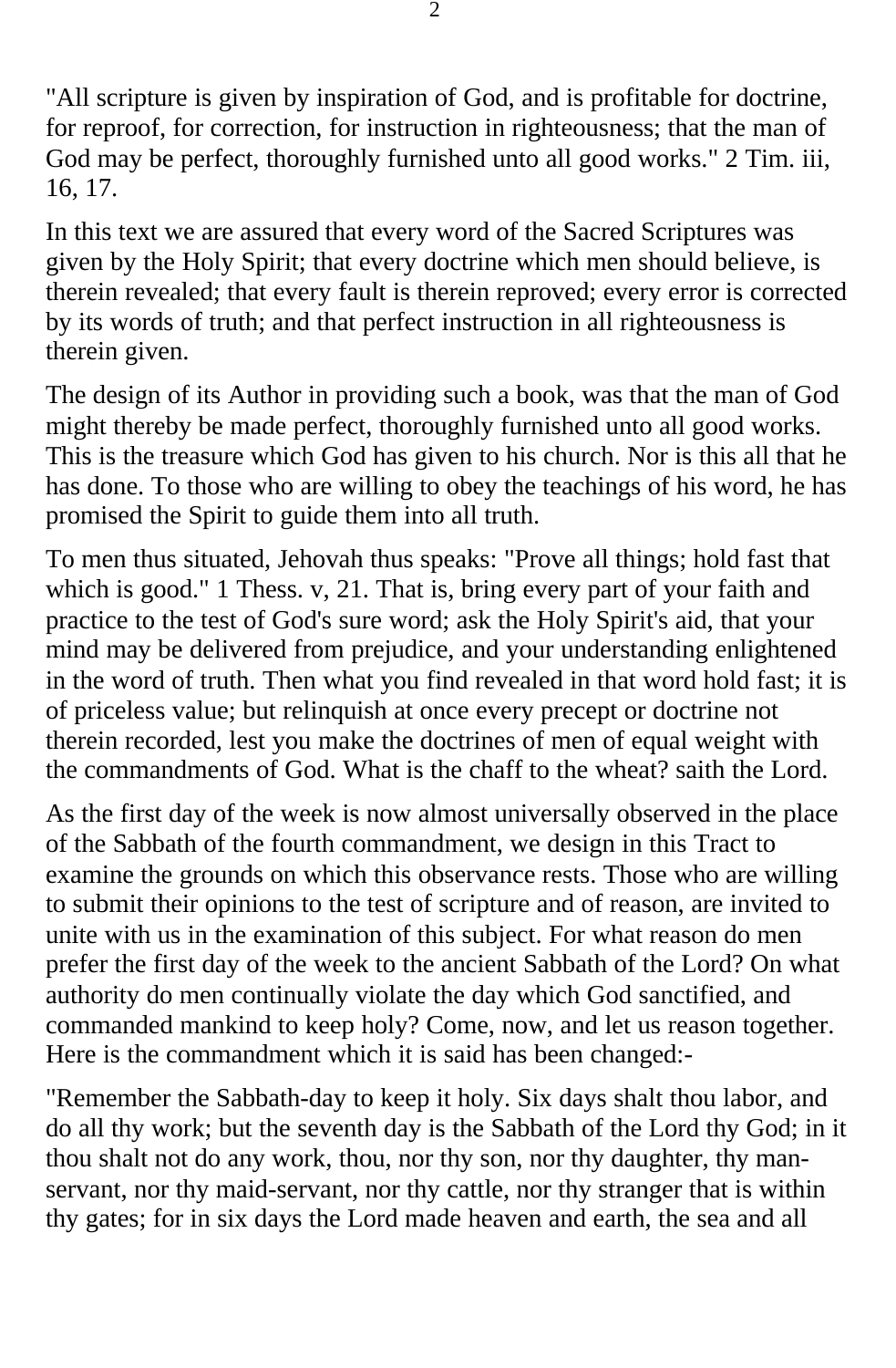that in them is, and rested the seventh day; wherefore the Lord blessed the Sabbath-day, and hallowed it." Ex. xx, 8-11.

That this commandment requires men to remember, and to keep holy the Rest-day of the Creator, which he hallowed at the close of the first week of time, none can deny. We now ask for the authority for the change of this commandment.

Papists believe that their church had power to change the fourth commandment; and, on that authority, alone, they are perfectly satisfied in observing the first day of the week.

Protestants deny the authority of the church of Rome, and attempt to vindicate the change of the Sabbath, by an appeal to the Bible. This is what we wish them to do. We ask them, therefore, to present a single text in which it is said that God has changed his Sabbath to the first day of the week. The advocates of the change have none to offer. If they cannot present such a text, will they give us one which testifies that God ever blessed and sanctified the first day of the week? Its observers admit that they have none to present. But will they not give us one text in which men are required to keep the first day holy, as a Sabbath unto the Lord? They acknowledge that they have none. How then do they dare to exalt the first day of the week above the Sabbath of the Lord, which the commandment requires us to remember, and keep holy?

The Bible thoroughly furnishes the man of God unto all good works. Can Sunday-keeping be a very good work, when the Bible has never said anything in its favor? Or if it is a good work, can men be very thoroughly furnished in its defense, when God has said nothing in its favor? Instead of being a good work, must it not be a fearful sin against God to thus pervert the fourth commandment, when once the mind has been enlightened on the subject?

But there are several reasons urged for the observance of the first day of the week, which we will here notice.

**FIRST REASON**. Redemption is greater than creation; therefore we ought to keep the day of Christ's resurrection, instead of the ancient Sabbath of the Lord.

Where has God said this? Sunday-keepers are compelled to admit that he never did say it. What right, then, has any man to make such an assertion, and then to base the change of the Sabbath upon it? But suppose redemption is greater than creation, who knows that we ought to keep the first day of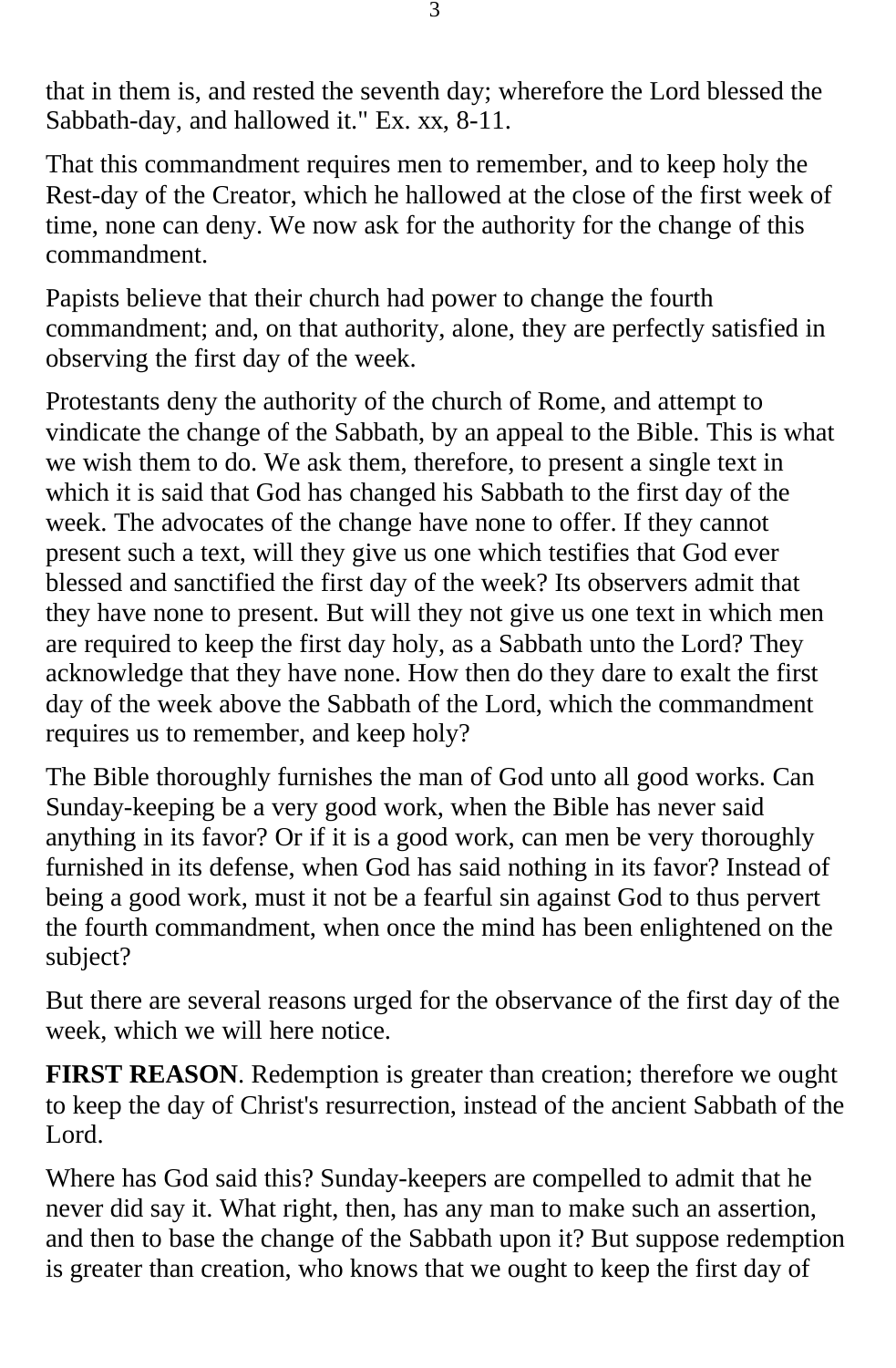the week on that account? God never required men to keep any day as the memorial of redemption. But if it were duty to observe one day of the week for this reason, most certainly the crucifixion-day presents the strongest claims. It is not said that we have redemption through Christ's resurrection; but it is said that we have redemption through the shedding of his blood. "And they sung a new song, saying, Thou art worthy to take the book, and to open the seals thereof; for thou wast slain, and hast redeemed us to God by thy blood, out of every kindred, and tongue, and people, and nation." Rev. v, 9. "In whom we have redemption through his blood, the forgiveness of sins, according to the riches of his grace." Eph. i, 7; Col. i, 14; Heb. ix, 12, 15.

Then redemption is through the death of the Lord Jesus; consequently, the day on which he shed his precious blood to redeem us, and said "It is finished," [John xix, 30,] is the day that should be kept as the memorial of redemption, if any should be observed for that purpose.

Nor can it be plead that the resurrection-day is the most remarkable day in the history of redemption. It needs but a word to prove that in this respect it is far exceeded by the day of the crucifixion. Which is the most remarkable event, the act of Jehovah in giving his beloved and only Son to die for a race of rebels, or the act of that Father in raising that beloved Son from the dead? There is only one answer that can be given: it was not remarkable that God should raise his Son from the dead; but the act of the Father in giving his Son to die for sinners, was a spectacle of redeeming love on which the Universe might gaze and adore the wondrous love of God to all eternity. Who can wonder that the sun was veiled in darkness, and that all nature trembled at the sight! The crucifixion-day, therefore, has far greater claims than the day of the resurrection. God has not enjoined the observance of either; and is it not a fearful act to make void the commandments of God by that wisdom which is folly in his sight. 1 Cor. i, 10, 20.

But if we would commemorate redemption, there is no necessity of robbing the Lord's Rest-day of its holiness in order to do it. When truth takes from us our errors, it always has something better to take their place. So the false memorial of redemption being taken out of the way, the Word presents in its stead those which are true. God has provided us with memorials, bearing his own signature; and these we may observe with the blessing of Heaven. Would you commemorate the death of our Lord? You need not keep the day of his crucifixion. The Bible tells you how to do it.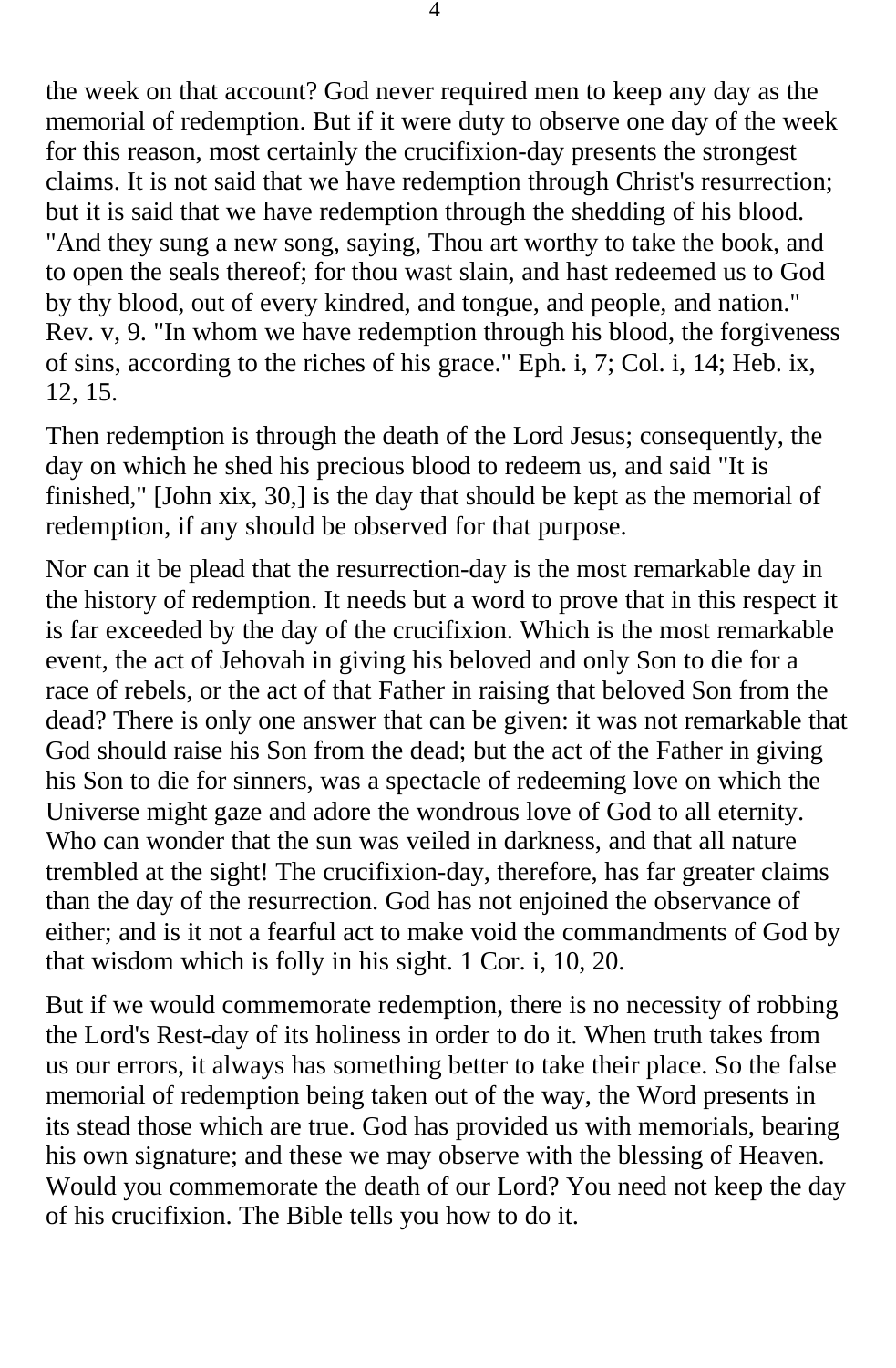"For I have received of the Lord, that which also I delivered unto you, that the Lord Jesus, the same night in which he was betrayed, took bread; and when he had given thanks, he brake it, and said, Take eat; this is my body, which is broken for you; this do in remembrance of me. After the same manner also he took the cup, when he had supped, saying, This cup is the New Testament in my blood: this do ye, as oft as ye drink it, in remembrance of me. For as often as ye eat this bread, and drink this cup, ye do show the Lord's death, till he come." 1 Cor. xi, 23-26.

Would you commemorate the burial and resurrection of the Saviour? You need not keep the first day of the week. The Lord ordained a very different, and far more appropriate memorial. "Know ye not that so many of us as were baptized into Jesus Christ, were baptized into his death? Therefore we are buried with him by baptism into death; that like as Christ was raised up from the dead by the glory of the Father, even so we also should walk in newness of life. For if we have been planted together in the likeness of his death, we shall be also in the likeness of his resurrection." Rom. vi, 3-5. "Buried with him in baptism, wherein also ye are risen with him through the faith of the operation of God, who hath raised him from the dead." Col. ii, 12.

It is true that the professed church has changed this ordinance to sprinkling, so that this divine memorial of our Lord's resurrection is destroyed. And that they may add sin to sin, they lay hold of the Lord's Sabbath, and change it to the first day of the week, thus destroying the sacred memorial of the Creator's rest, that they may have a memorial of Christ's resurrection! "The earth is also defiled under the inhabitants thereof; because they have transgressed the laws, changed the ordinance, broken the everlasting covenant." When will the professed church cease to pervert the right ways of the Lord? Not until "the inhabitants of the earth are burned, and few men left." Isa. xxiv, 5, 6.

**SECOND REASON.** The disciples met on the day of our Lord's resurrection to commemorate that event, and the Saviour sanctioned this meeting by uniting with them. John xx, 19.

If every word of this was truth, it would not prove that the Sabbath of the Lord has been changed. But to show the utter absurdity of this inference, listen to a few facts. The disciples at that time did not believe that their Lord had been raised from the dead; but were assembled for the purpose of eating a common meal, and to seclude themselves from the Jews. The words of Mark and of John make this clear. "He appeared in another form unto two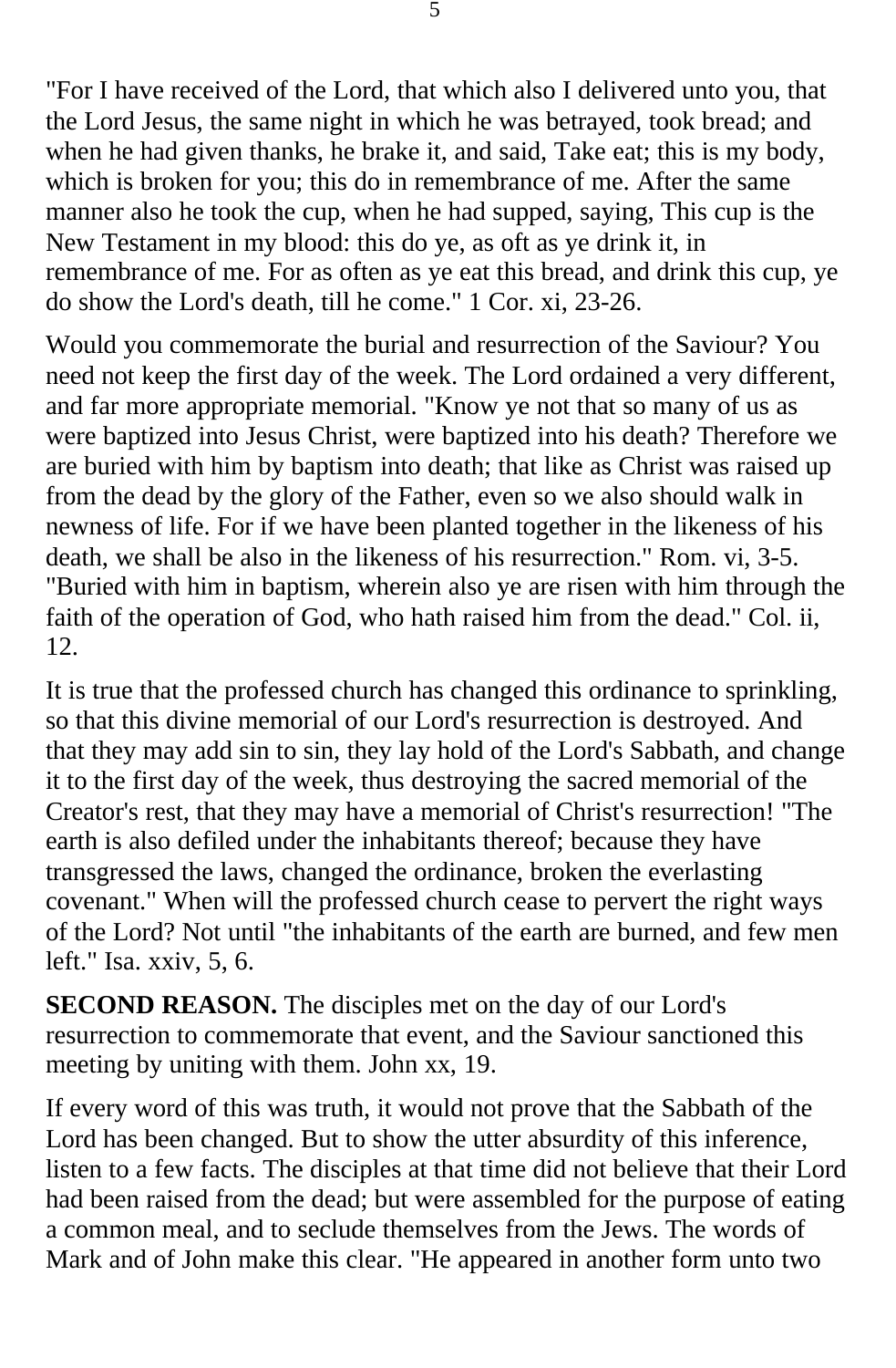of them, as they walked, and went into the country. And they went and told it unto the residue: neither believed they them. Afterward he appeared unto the eleven, as they sat at meat, and upbraided them with their unbelief, and hardness of heart, because they believed not them which had seen him after he was risen." Mark xvi, 12-14. John says: "Then the same day at evening, being the first day of the week, when the doors were shut where the disciples were assembled for fear of the Jews, came Jesus and stood in the midst, and saith unto them, Peace be unto you." John xx, 19.

It is a fact, therefore, that the disciples were not commemorating the resurrection of the Saviour; it is equally evident that they had not the slightest idea of a change of the Sabbath. At the burial of the Saviour, the women who had followed him to the tomb, returned and prepared spices and ointments to embalm him; the Sabbath drew on; they rested the Sabbath-day according to the commandment; and when the Sabbath was past, they came to the sepulchre upon the first day of the week to embalm their Lord. Luke xxiii, 55, 56; xxiv, 1. They kept the Sabbath according to the commandment, and resumed their labor on the first day of the week.

**THIRD REASON**. After eight days Jesus met with his disciples again. John xx, 26. This must have been the first day of the week, which is thereby proved to be the Christian Sabbath.

Were it certain that this occurred upon the first day of the week, it would not furnish a single particle of proof that that day had become the Sabbath of the Lord. But who can be certain that "after eight days" means just a week? It would be nearer a literal construction of the language to conclude that this was upon the ninth day. As an illustration, read Matt. xvii, 1. "And after six days, Jesus taketh Peter, James, and John," &c. Now turn to Luke ix, 28. "And it came to pass, about an eight days after these sayings, he took Peter, and John, and James," &c. Then "after six days" is about eight days in this instance. But if "after eight days" means just a week, how does this prove that Sunday has taken the place of the Lord's Sabbath? Rather how does it prove that Sunday has become the Christian Sabbath, when there is not a particle of evidence that either Christ or his apostles ever rested on that day? There is no such term as Christian Sabbath found in the Bible. The only weekly Sabbath named in the Bible is called the Sabbath of the Lord.

Was the act of Christ in appearing to his disciples sufficient to constitute the day on which it occurred, the Sabbath? If so, why did he next select a fishing day as the time to manifest himself to them? John xxi. If it is not sufficient, then the Sunday on which he was first seen of them, the fishing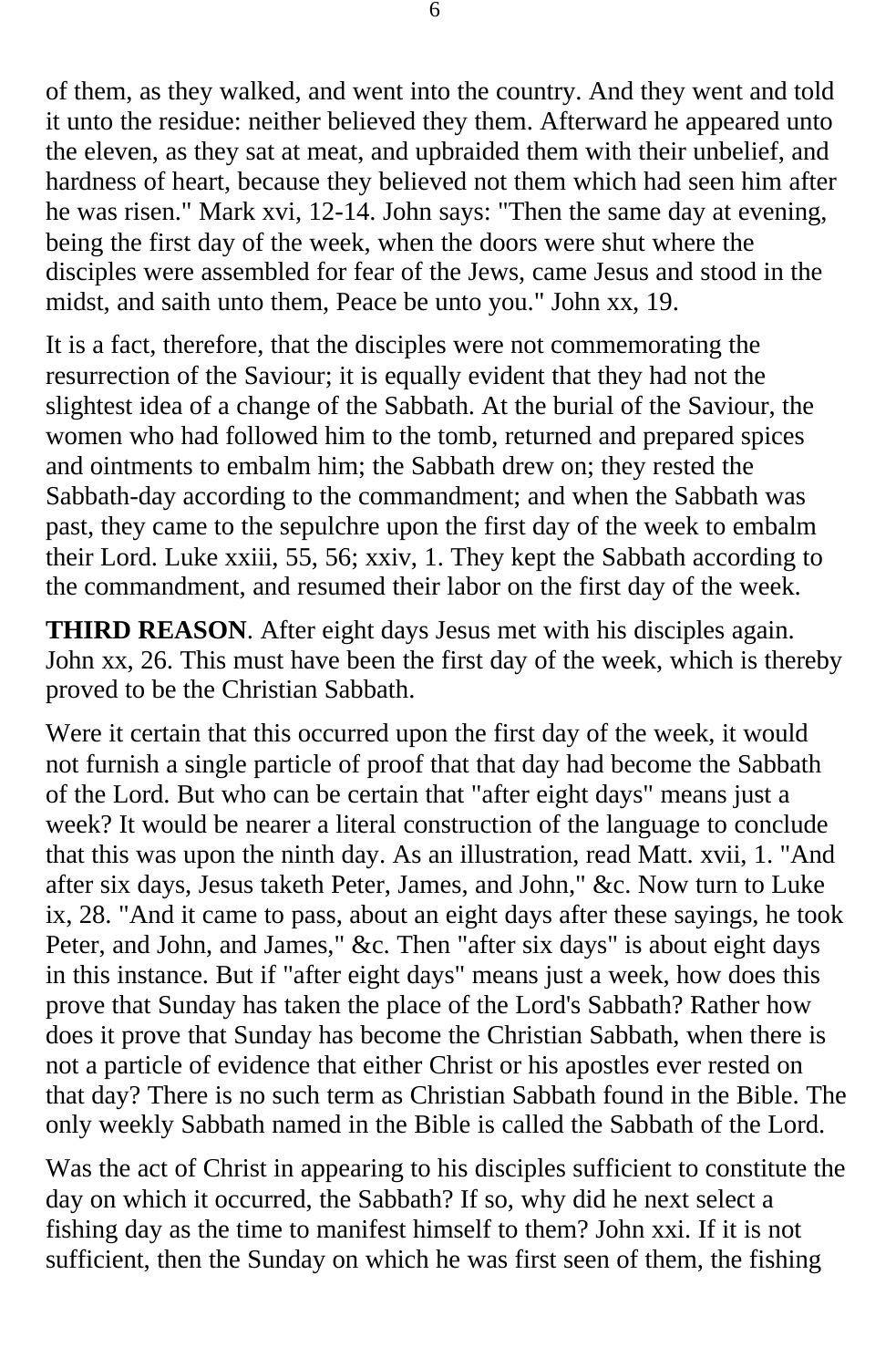day on which they next saw him, and the Thursday on which he was last seen of them, may not be Sabbaths. It was not very remarkable that Christ should find his disciples together, in as much as they had one common abode. Acts i, 13.

**FOURTH REASON**. The Holy Spirit descended upon the disciples on the day of Pentecost, which was the first day of the week. Therefore the first day of the week should be observed instead of the Sabbath of the Lord. Acts ii, 1, 2.

Admitting that the day of Pentecost occurred upon the first day of the week, it remains to be proved that it thereby became the Sabbath. But that it was the feast of Pentecost, and not the first day of the week, that God designed to honor, the following facts demonstrate.

1. While the day of Pentecost is distinctly named, the day of the week on which it occurred is passed in silence.

2. The disciples had been engaged in earnest prayer for the space of ten days; for the day of Pentecost was fifty days from the resurrection of Christ, and forty of those days he spent with his disciples. Acts i. Forty days from his resurrection would expire on Thursday, the day of his ascension. A period of ten days after his ascension on Thursday, would include two Firstdays, the last of which would be the day of Pentecost. If the design of God had been to honor the first day of the week, why did not the Holy Ghost descend on the first of those First-days? Why must the day of Pentecost come before the Holy Ghost could descend? This answer is obvious. It was not the design of Heaven to honor the first day of the week, but to mark the antitype of the feast of Pentecost. Hence the first day of the week is passed in silence.

The slaying of the paschal lamb on the fourteenth day of the first month, had met its antitype in the death of the Lamb of God on that day. Ex. xii; John xix; 1 Cor. v, 7. The offering of the first fruits on the sixteenth day of the first month, had met its antitype in the resurrection of our Lord on that day, the first fruits of them that slept. Lev. xxiii; 1 Cor. xv, 20, 23. It remained that the day of Pentecost, fifty days later, should also meet its antitype. Lev. xxiii, 15-21. The fulfillment of that type is what the pen of inspiration has recorded in Acts ii, 1, 2. God has spoken nothing in this place respecting a change of his Sabbath. Yet grave men, calling themselves Doctors of Divinity, consider this text one of their strongest testimonies for their so-called Christian Sabbath. They might be profited by this advice of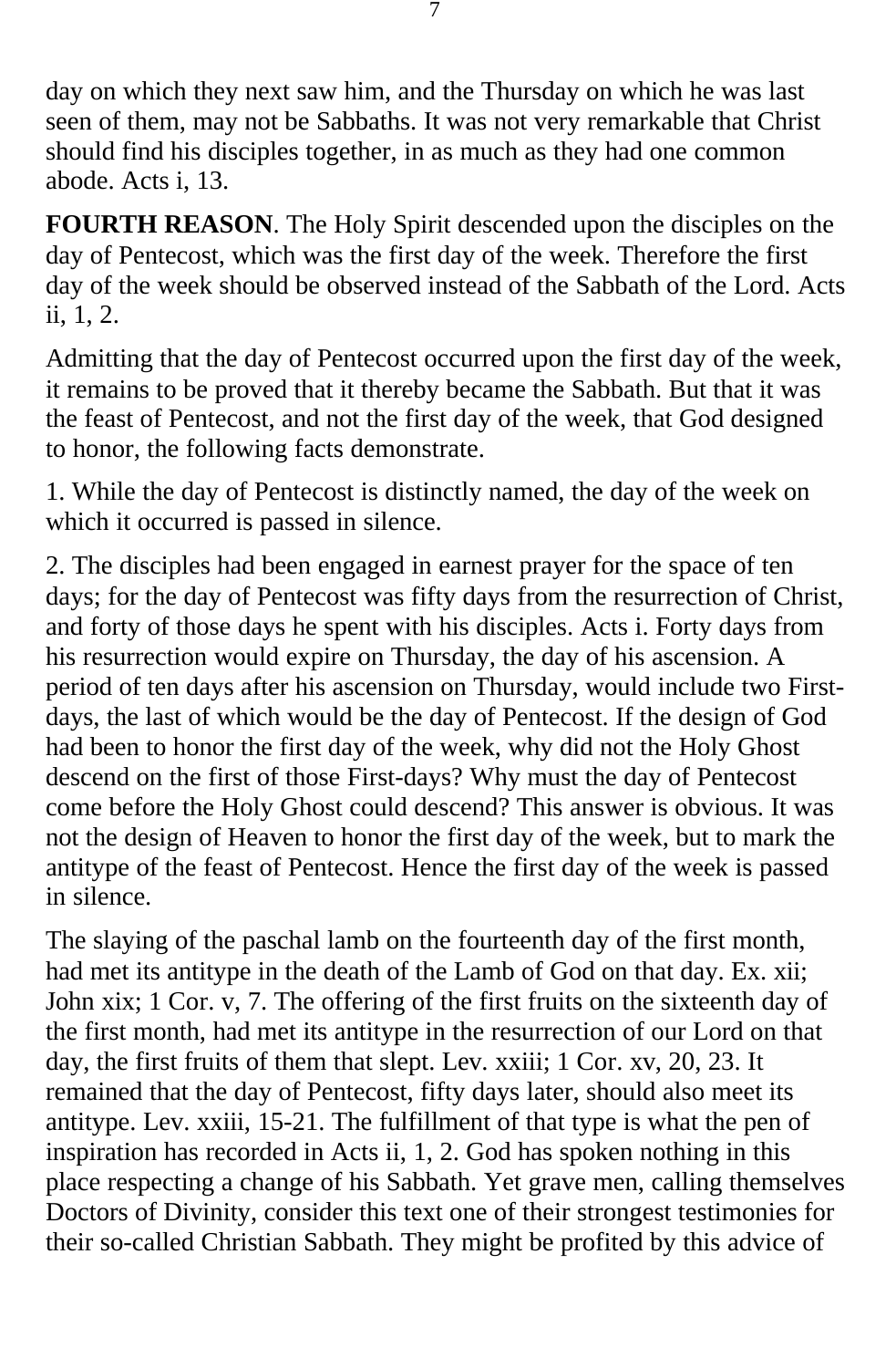the wise man: "Add thou not unto his words, lest he reprove thee, and thou be found a liar." Prov. xxx, 6.

**FIFTH REASON**. Paul once broke bread upon the first day of the week at Troas. Hence this day was observed as the Christian Sabbath. Acts xx, 7.

We answer, that at one period the apostolic church at Jerusalem broke bread every day. Acts ii, 42-46. If a single instance of breaking bread at Troas upon the first day of the week, was quite sufficient to constitute it the Sabbath, would not the continued practice of the apostolic church at Jerusalem in breaking bread every day, be amply sufficient to make every day a Sabbath? Moreover, as the act of the Great Head of the church in breaking bread, must be quite as important as that of his servant Paul, must not the day of the crucifixion be pre-eminently the "Christian Sabbath," as Christ instituted, and performed this ordinance on the evening with which that day commenced? 1 Cor. xi, 23-26.

But on what day of the week did this act of Paul occur? For, if it is of sufficient importance to make the day of its occurrence the future Sabbath of the church, the day is worth determining. The act of breaking bread was after midnight; for Paul preached to the disciples until midnight, then healed Eutychus, and after this attended to breaking bread. Verses 7-11. If, as time is reckoned at the present day, the first day of the week terminated at midnight, then Paul's act of breaking bread took place upon the second day of the week, or Monday, which should henceforth be regarded as the Christian Sabbath, if breaking bread on a day makes it a Sabbath.

But if the Bible method of commencing the day, viz., from six o'clock P.M., was followed, it would appear that the disciples came together at the close of the Sabbath, for an evening meeting, as the Apostle was to depart in the morning. (If it was not an evening meeting, why did they have many lights there?) Paul preached to them until midnight, and then broke bread with the disciples early in the morning of the first day of the week. Did this act constitute that day the Sabbath? If so, then why did Paul, as soon as it was light, start on his long journey to Jerusalem? If Paul believed that Sunday was the Christian Sabbath, why did he thus openly violate it? If he did not believe it had become the Sabbath why should you? And why do you grasp, as evidence that the Sabbath had been changed, a single instance in which an evening meeting was held on Sunday, while you overlook the fact that it was the custom of this same Apostle to preach every Sabbath, not only to the Jews, but also to the Gentiles? Acts xiii, 14, 42, 44; xvi, 13; xvii, 2; xviii, 4.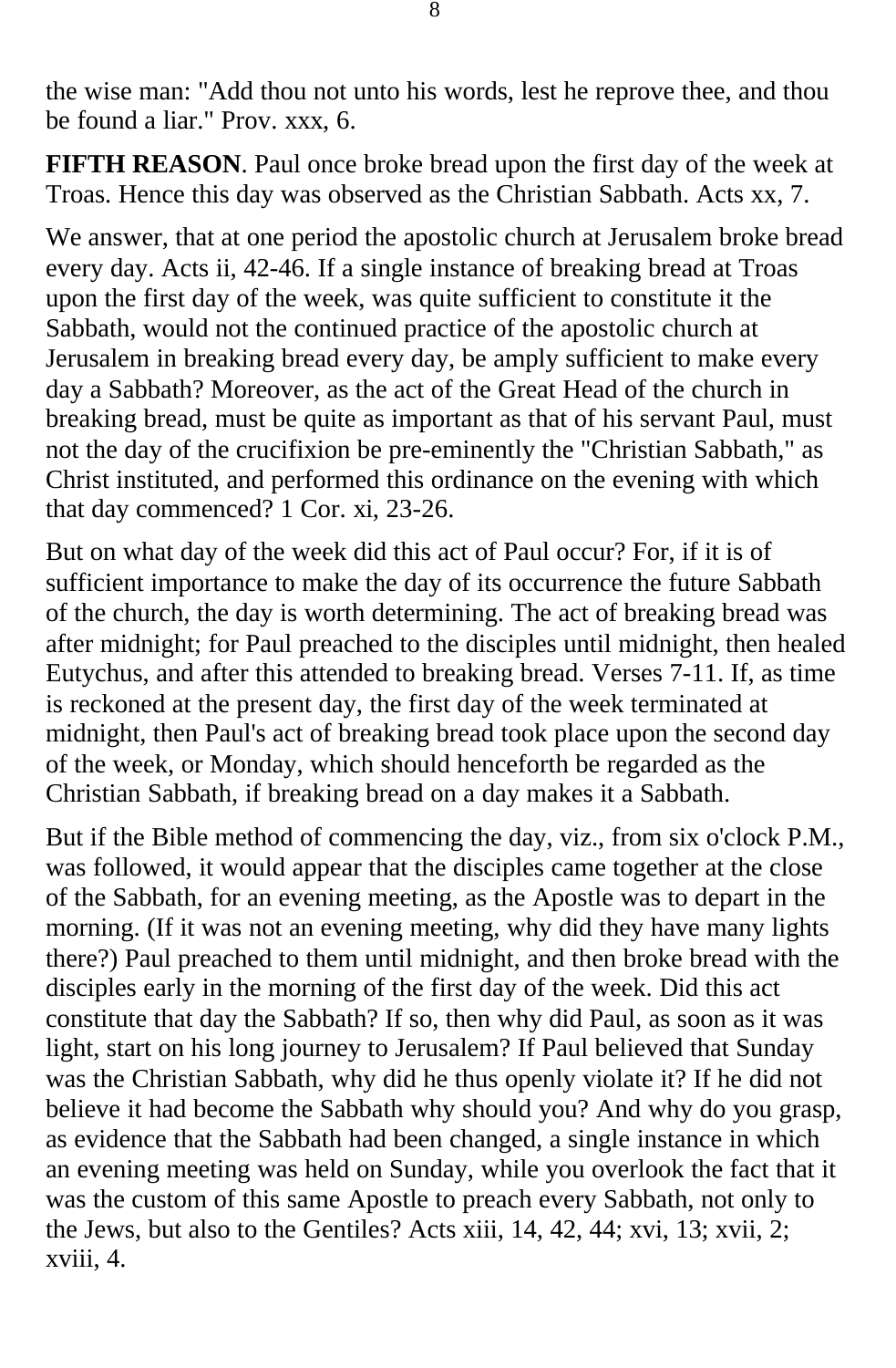Paul broke bread on the first day of the week, and then immediately started on his long journey to Jerusalem. So that this, the strongest argument for the first day of the week, furnishes direct proof that Sunday is not the Sabbath.

**SIXTH REASON**. Paul commanded the church at Corinth to take up a public collection on the first day of the week; therefore it follows that his must have been their day of public worship, and consequently is the Christian Sabbath. 1 Cor. xvi, 2.

We answer, it is a remarkable fact that Paul enjoins exactly the reverse of a public collection. He does not say, Place your alms in the public treasury, on the first day of the week; but he says, "Upon the first day of the week let every one of you lay by him in store."

J. W. Morton in his "Vindication of the true Sabbath," pages 51, 52, says:-

"The Apostle simply orders, that each one of the Corinthian brethren should lay up at home some portion of his weekly gains on the first day of the week. The whole question turns upon the meaning of the expression, 'by him;' and I marvel greatly how you can imagine that it means 'in the collection box of the congregation.' Greenfield, in his Lexicon, translates the Greek term, 'by one's self, i.e. at home.' Two Latin versions, the Vulgate and that of Castellio, render it, 'apud se,' with one's self, at home. Three French translations, those of Martin, Osterwald, and De Sacy, 'chez soi,' at his own house, at home. The German of Luther, 'bei sich selbst,' by himself, at home. The Dutch, 'by hemselven,' same as the German. The Italian of Diodati, 'appresso di se,' in his own presence, at home. The Spanish of Felipe Scio, 'en su casa,' in his own house. The Portuguese of Ferreira, 'para isso,' with himself. The Swedish, 'noer sig sielf,' near himself. I know not how much this list of authorities might be swelled, for I have not examined one translation that differs from those quoted above."

The text, therefore, does not prove that the Corinthian church was assembled for public worship on that day; but, on the contrary, it does prove that each must be at his own home, where he could examine his worldly affairs, and lay by himself in store as God had prospered him. If each one should thus from week to week collect of his earnings, when the Apostle should come, their bounty would be ready, and each would be able to present to him what they had gathered. So that if the first-day Sabbath has no better foundation than the inference drawn from this text, it truly rests upon sliding sand.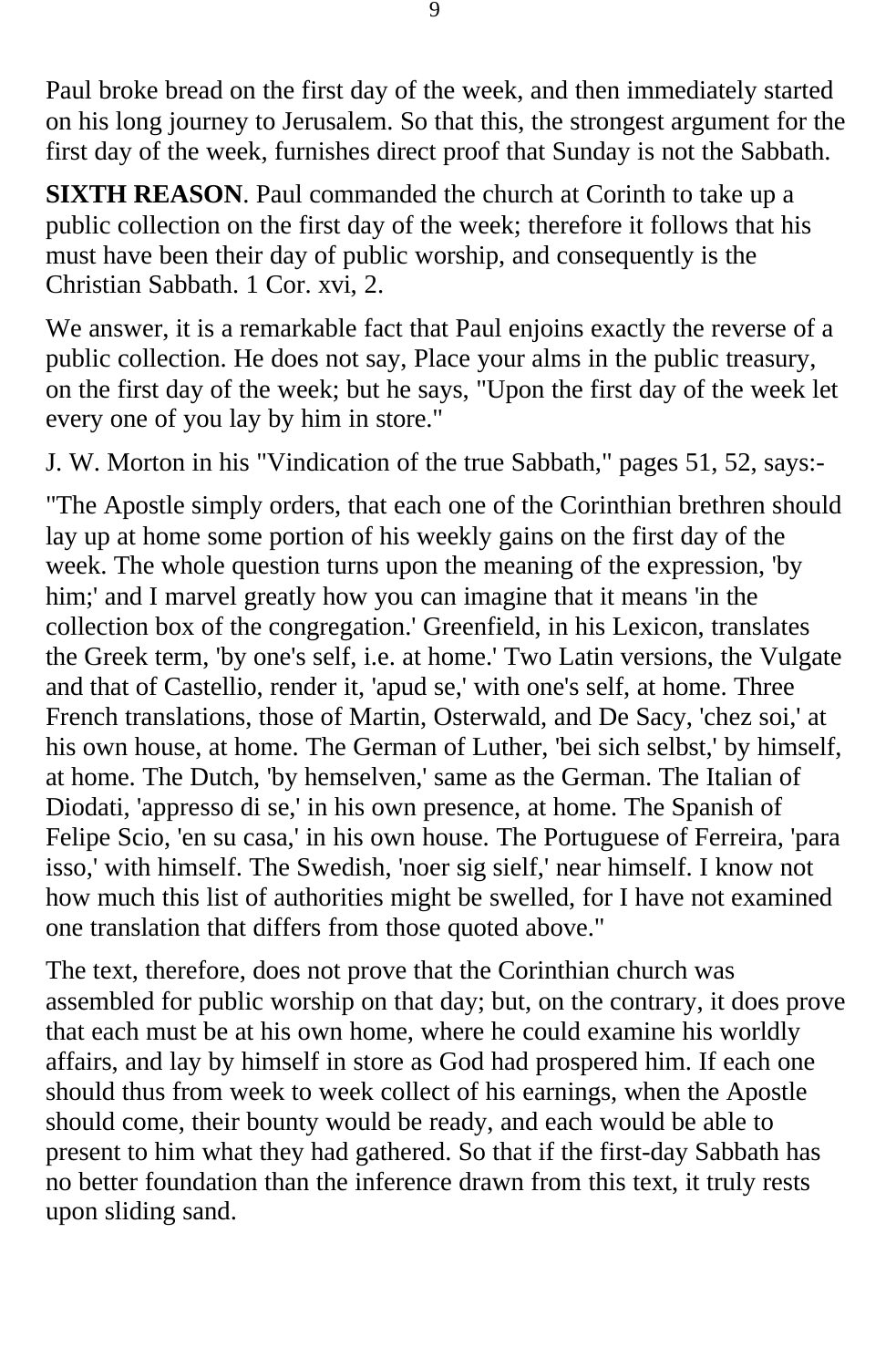**SEVENTH REASON**. John was in the Spirit on the Lord's day, which was the first day of the week. Rev. i. 10.

This is the kind of reasoning which the advocates of Sunday are invariably obliged to adopt. But we ask, What right have they to assume the very point which they ought to prove? This text, it is true, furnishes direct proof that there is a day in the gospel dispensation which the Lord claims as his; but is there one text in the Bible which testifies that the first day of the week is the Lord's day? There is not one. Has God ever claimed that day as his? Never. Has God ever claimed any day as his, and reserved it to himself? He has. "And God blessed the seventh day and sanctified it; because that in it he had rested from all his work which God created and made." Gen. ii, 3. "Tomorrow is the rest of the holy Sabbath unto the Lord." Ex. xvi, 23. "The seventh day is the Sabbath of the Lord thy God." Ex. xx, 10. "If thou turn away thy foot from the Sabbath, from doing thy pleasure on my holy day." &c. Isa. lviii, 13. "Therefore, the Son of man is Lord also of the Sabbath." Mark ii, 28.

Then the seventh is the day which God reserved to himself, when he gave to man the other six; and this day he calls his holy day. This is the day which the New Testament declares the Son of man to be Lord of.

Is there one testimony in the Scriptures that the Lord of the Sabbath has put away his holy day, and chosen another? Not one. Then that day which the Bible designates as the Lord's day, is none other than the Sabbath of the fourth commandment.

## **THINGS TO BE CONSIDERED**

We have now examined the main pillars on which the first-day Sabbath rests; and it is perfectly apparent that there is not a single particle of divine authority for the observance of that day. Hence, its advocates must observe the Sabbath of the Lord, or they must resort to the tradition of the "fathers" for proof of its change. The history of the change will be given in its place. But we now ask, what right had the elders of the Christian church to change the fourth commandment, any more that the elders of the Jewish church had, to change the fifth?

The Pharisees pretended that they had a tradition handed down from Moses, which authorized them to change the fifth commandment. The Papist and Protestant Doctors of Divinity pretend that they have a tradition handed down from Christ and the apostles, authorizing them to change the fourth.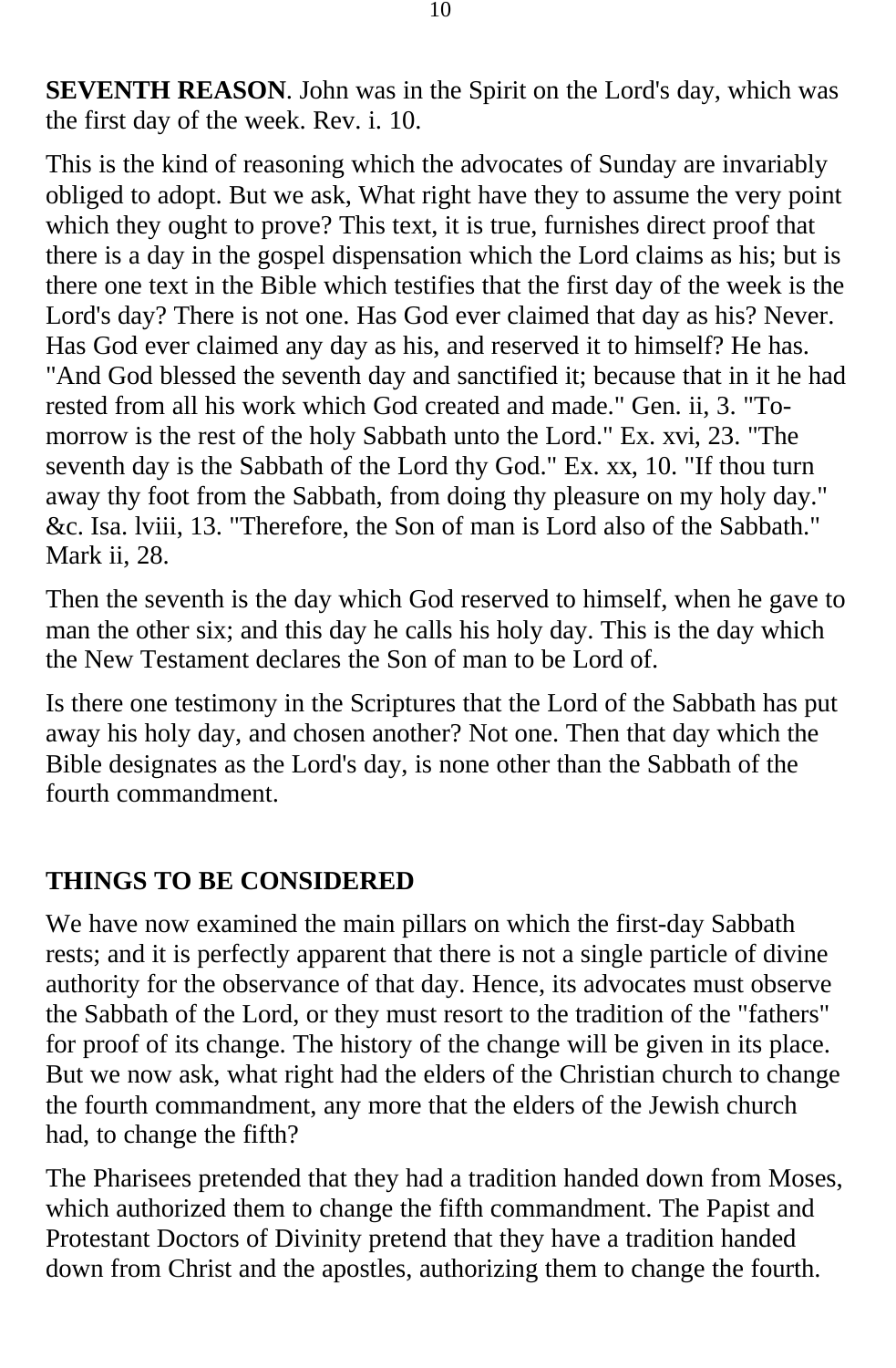But if Christ rebuked the Pharisees for holding a damnable heresy, what would he say to the like act on the part of his own professed followers? Matt. xv, 3-9.

The same fathers which changed the fourth commandment, have also corrupted all the ordinances of the New Testament, and have established purgatory, invocation of saints, the worship of the Virgin Mary and prayers for the dead.

The Protestant professes to receive the Bible alone as his standard of faith and practice. The Papist receives the Bible and the tradition of the fathers as his rule. The Protestant cannot prove the change of the Sabbath from his own standard, (the Bible,) therefore he is obliged to adopt that of the Papist, viz., the Bible as explained and corrupted by the fathers. The change of the Sabbath is proved by the Papist as follows:-

"Ques. What warrant have you for keeping the Sunday, preferably to the ancient Sabbath which was the Saturday?

"Ans. We have for it the authority of the Catholic Church, and apostolic tradition.

"Q. Does the Scripture any where command the Sunday to be kept for the Sabbath?

"A. The Scripture commands us to hear the Church, [Matt. xviii, 17; Luke x, 16,] and to hold fast the traditions of the apostles. 2 Thess. ii, 15. But the Scripture does not in particular mention this change of the Sabbath. John speaks of the Lord's day; [Rev. i, 10;] but he does not tell us what day of the week this was, much less does he tell us that this day was to take the place of the Sabbath ordained in the commandments. Luke also speaks of the disciples meeting together to break bread on the first day of the week. Acts xx, 7. And Paul [1 Cor. xvi, 2] orders that on the first day of the week the Corinthians should lay by in store what they designed to bestow in charity on the faithful in Judea; but neither the one nor the other tells us that this first day of the week was to be henceforward the day of worship, and the Christian Sabbath; so that truly, the best authority we have for this, is the testimony and ordinance of the church. And therefore, those who pretend to be so religious of the Sunday, whilst they take no notice of other festivals ordained by the same church authority, show that they act by humor, and not by reason and religion; since Sundays and holy-days all stand upon the same foundation, viz., the ordinance of the church.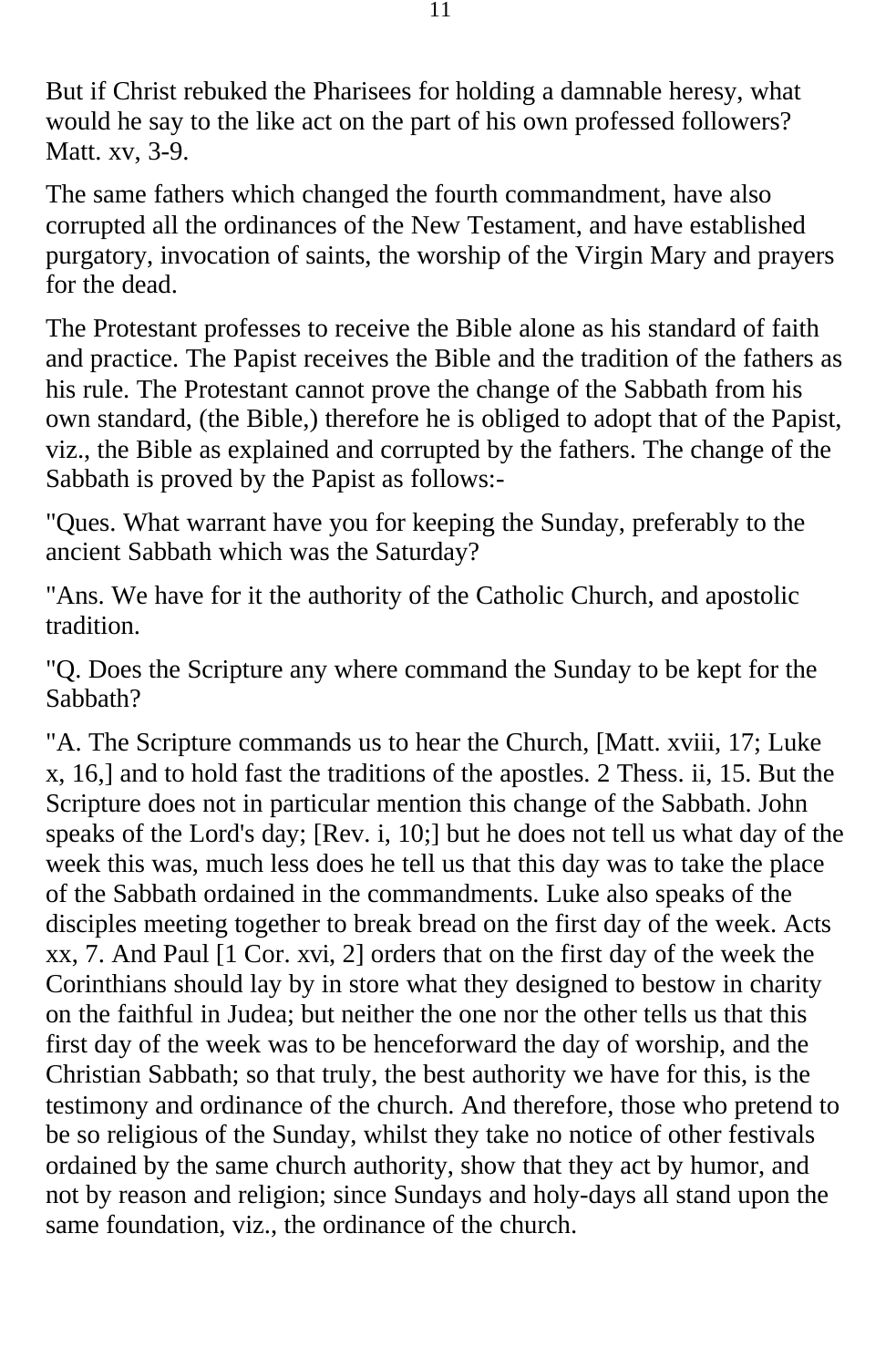"Q. What was the reason why the weekly Sabbath was changed from the Saturday to the Sunday?

"A. Because our Lord fully accomplished the work of our redemption by rising from the dead on a Sunday, and by sending down the Holy Ghost on a Sunday; as therefore the work of our redemption was a greater work that that of our creation, the primitive church thought the day on which this work was completely finished, was more worthy her religious observation than that in which God rested from the creation, and should be properly called the Lord's day." -- Catholic Christian Instructed If further testimony is needed listen to the following:-

"Ques. What does God ordain by this commandment?

"Ans. He ordains that we sanctify, in a special manner, this day, on which he rested from the labor of creation.

"Q. What is this day of rest?

"A. The seventh day of the week, or Saturday, for he employed six days in creation, and rested on the seventh. Gen. ii, 2; Heb. iv, 1, &c.

"Q. Is it then Saturday we should sanctify, in order to obey the ordinance of God?

"A. During the old law, Saturday was the day sanctified; but the church instructed by Jesus Christ, and directed by the Spirit of God, has substituted Sunday for Saturday, so we now sanctify the first and not the seventh day. Sunday means, and now is, the day of the Lord.

"Q. Had the church power to make such a change?

"A. Certainly; since the Spirit of God is her guide, the change is inspired by that Holy Spirit. The uniform, universal, and perpetual tradition of all ages and nations, attest the antiquity of, and consequently the Divine assent to, this change: even the bitterest enemies of God's church admit and adopt it.

"Q. Why did the church make this change?

"A. Because Christ rose from the dead upon Sunday, and rested from the great work of redemption; and because, on this day, the Holy Spirit descended on the apostles and on the church."- Catechism of the Christian Religion.

The testimony shows conclusively that the fourth commandment, which the New Testament has never changed, has been corrupted by the Romish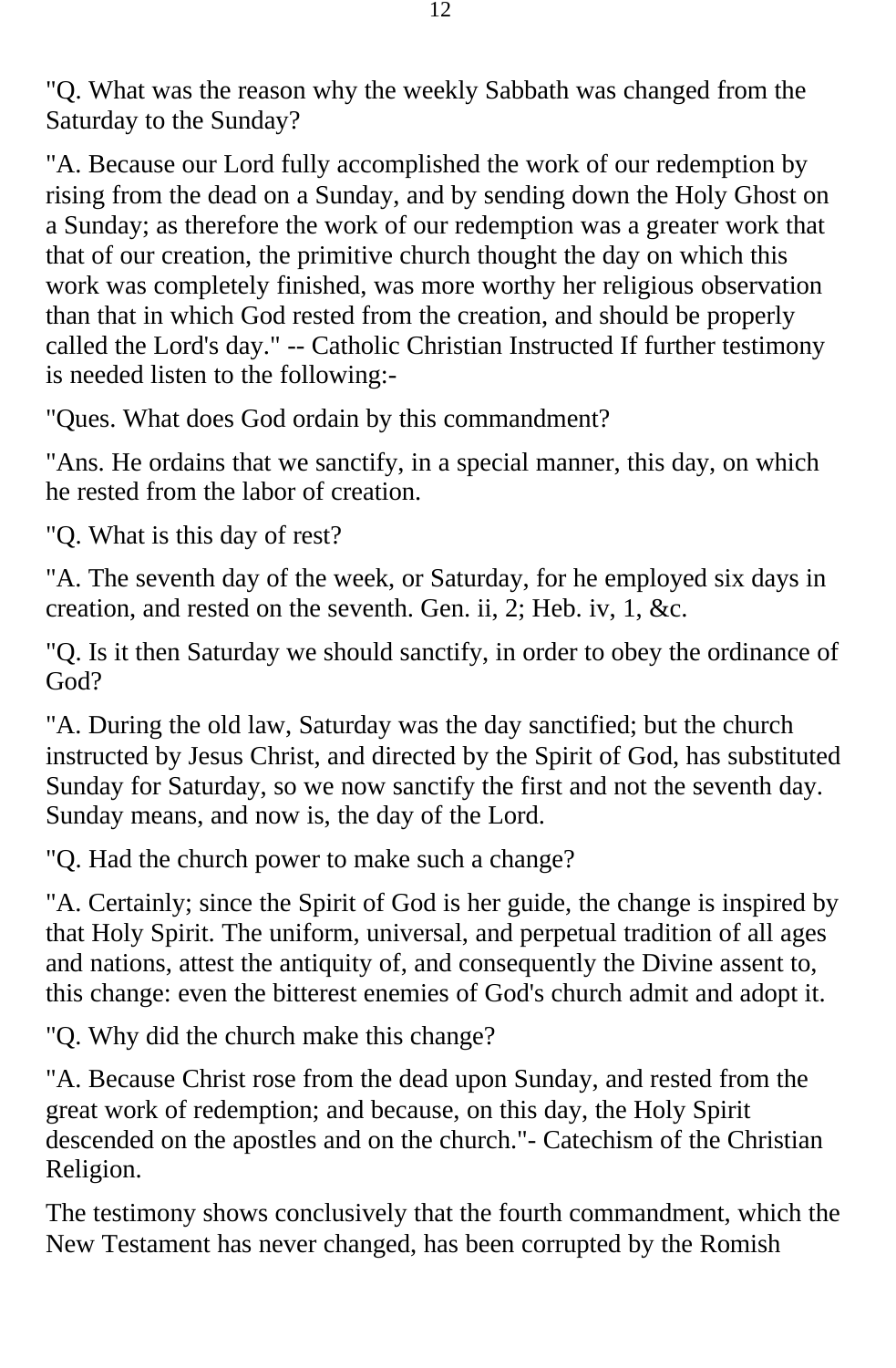church. It was from Rome, as we may here see, that Protestants learned to say that the Sabbath was changed because redemption was greater than creation. Here we will mention some things for special consideration.

1. Those who are now paying religious respect to the first day of the week, may possibly be led to examine the reasons for this course, by the following significant fact: The church of Rome undertakes to prove purgatory by the Bible, but acknowledges that Sunday-keeping cannot be proved by it, as she instituted that herself. Those, therefore, who despise the Lord's Sabbath, and in its stead honor the sabbath of the Romish church, virtually acknowledge that the authority of that church is above the authority of God, and sufficient to change his times and laws. Here is her statement respecting purgatory:-

"Question. But what grounds have you to believe that there is any such place as a purgatory, or middle state of souls?

"Answer. We have the strongest grounds imaginable from all kind of arguments, from scripture, from perpetual tradition, from the authority and declaration of the church of God, and from reason." - Catholic Christian Instructed, page 146.

Hear the Catholic church once more, while she contrasts purgatory with Sunday-keeping:-

"The word of God commandeth the seventh day to be the Sabbath of our Lord, and to be kept holy: you [Protestants] without any precept of scripture, change it to the first day of the week, only authorized by our traditions. Divers English Puritans oppose against this point, that the observation of the first day is proved out of scripture, where it is said the first day of the week. Acts xx, 7;1 Cor. xvi, 2; Rev. i, 10. Have they not spun a fair thread in quoting these places? If we should produce no better for purgatory and prayers for the dead, invocation of the saints, and the like, they might have good cause indeed to laugh us to scorn; for where is it written that these were Sabbath-days in which those meetings were kept? Or where is it ordained they should be always observed? Or, which is the sum of all, where is it decreed that the observation of the first day should abrogate or abolish the sanctifying of the seventh day, which God commanded everlastingly to be kept holy? Not one of those is expressed in the written word of God."- An Antidote, or Treatise of Thirty Controversies.

Reader, shall not such facts as the above open your eyes? Have you any better authority for Sunday-keeping than Romish tradition? What think you of that prophecy which foretells that the Pope should speak great words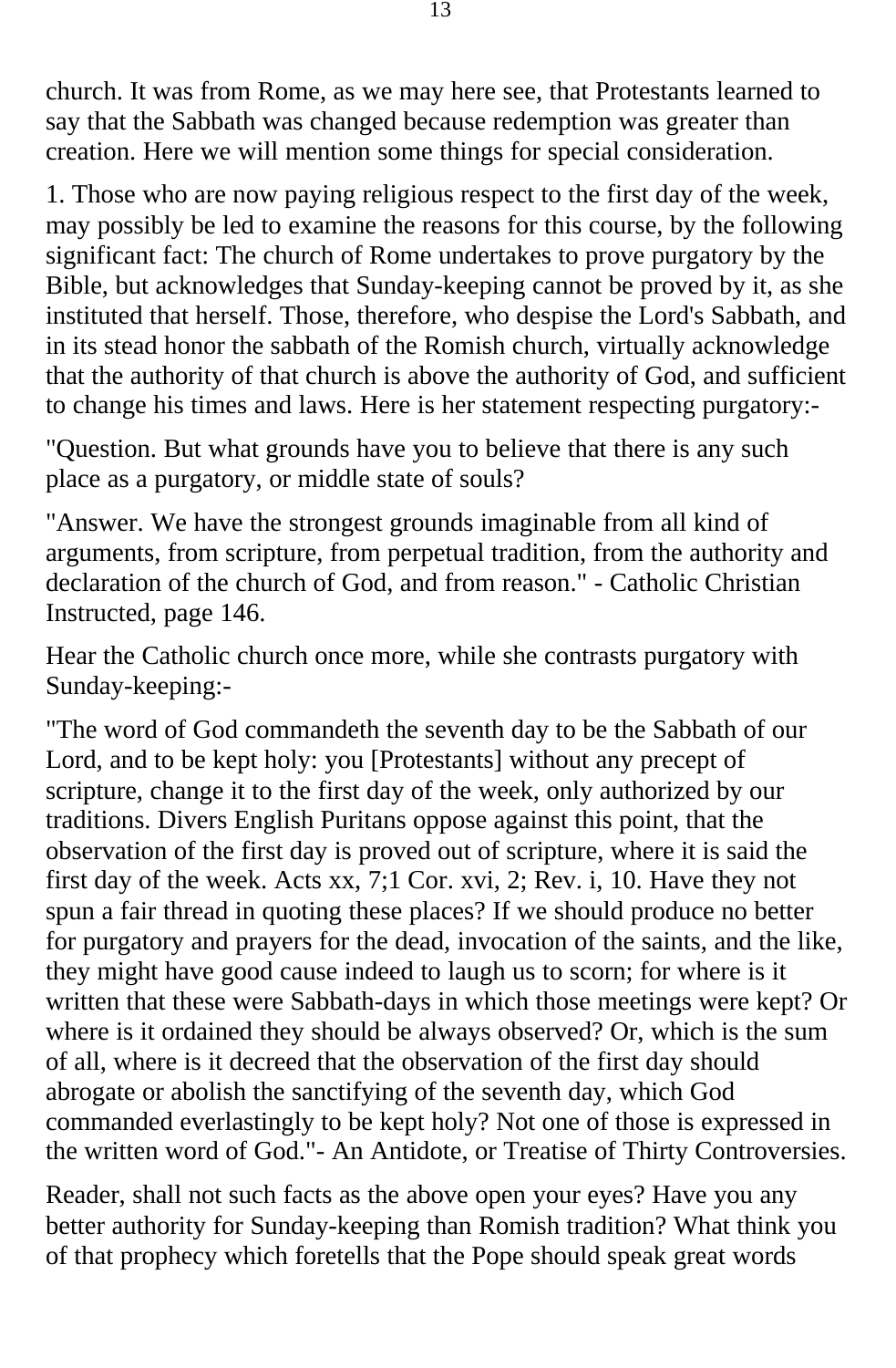against God, and think to change times and laws? Dan. vii, 25. That church who styles her head, "Lord God the Pope," has here openly testified, that without any authority from Scripture, she has changed the commandments of God. She also declares that of her two children, Purgatory and Sundaykeeping, the former is the most important personage. Cannot that mother judge impartially between two such darlings?

2. But perhaps the fathers, as they are called, may be regarded by the reader as the best of authority. We are aware that not a few, who profess to be Bible Christians, rest their Sunday-observance solely upon such evidence. We request the attention of such to the following from Storrs' Six Sermons. It was written in defense of the author's views of future punishment; but the remarks are of equal value with respect to the Sabbath question.

"It is said, 'The fathers believed in the endless torments of the wicked.' In reply, I remark, Our Lord and Master has prohibited my calling any man father. But, if the fathers, as they are called, did believe that doctrine, they learned it from the Bible, or they did not. If they learned it there, so can we. If they did not learn it from the Bible, then their testimony is of no weight. It may have been an error that early got into the church, like many others. Mosheim, in his Church History, tells us, as early as the third century, that the defenders of Christianity, in their controversies, 'degenerated much from primitive simplicity,' and that the maxim which asserted the innocence of defending truth by artifice and falsehood, 'contributed' to this degeneracy. And he adds:-

" 'This disingenuous and vicious method of surprising their adversaries by artifice, and striking them down, as it were, by lies and fictions, produced, among other disagreeable effects a great number of books, which were falsely attributed to certain great men, in order to give these spurious productions more credit and weight; for as the greater part of mankind are less governed by reason than authority, and prefer in many cases, the decisions of fallible mortals, to the unerring dictates of the Divine Word, the disputants of whom we are speaking, thought they could not serve the truth more effectually than by opposing illustrious names, and respectable authorities, to the attacks of its adversaries.'

 "This practice, spoken of by Mosheim, increased as the darker ages rolled on; and through these dark ages, what there are of the writings of the 'fathers' have come down to us. It is a truth, also, that the practice of corrupting the simplicity of the apostolic doctrine was commenced much earlier than the third century. Enfield, in his philosophy, says:- "The first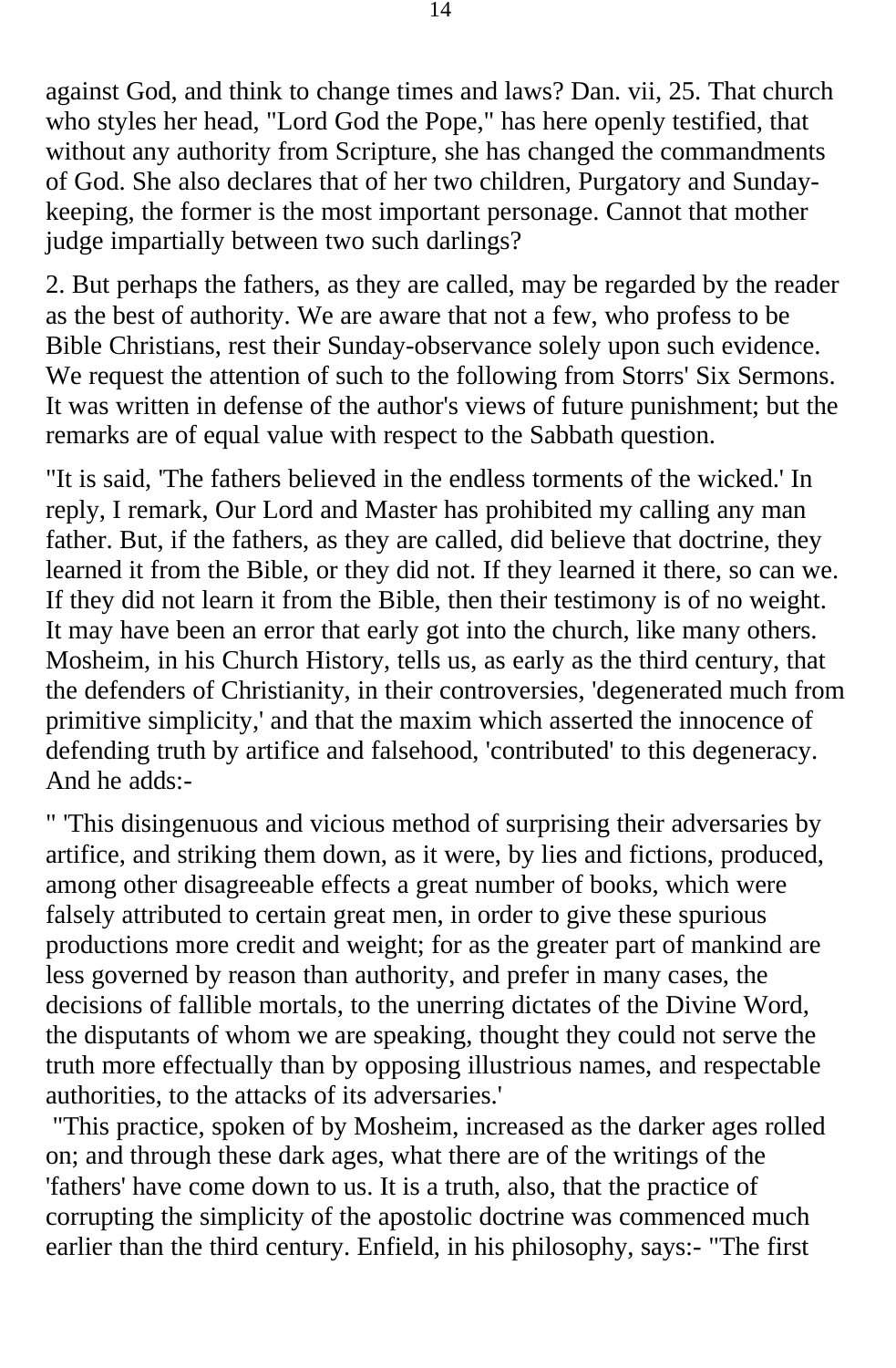witness of Christianity had scarcely left the world when' this work began. Some of the 'fathers' seemed intent upon uniting heathen philosophy with Christianity, and early commenced the practice of clothing the doctrines of religion in an allegorical dress." - Fourth Sermon.

Those who make the "fathers" their rule, would do well to consider the above facts. Every damnable heresy of the Romish church, she proves by those same fathers. Tradition is the unfailing resort of Romanists, to prove their dogmas; indeed, they openly acknowledge that tradition is part of their rule of faith. Protestants claim that they make the Bible their only rule of duty; but, whenever their unscriptural arguments for Sunday-keeping are exposed, they fly for refuge to the fathers. Thus Protestants defend their heresies with the same weapons that the Papists employ to defend theirs. The same fountain head of corruption feeds the several streams of error that flow through both these bodies.

3. But, says one, do you not think that it would be safe to believe what those have said who conversed with the apostles, or at least, conversed with some who had conversed with them? If such should tell us that the Sabbath of the Lord was changed, would it not be safe to receive their testimony? We answer, that the holy Scriptures come to us with the divine guarantee that every word therein contained was divinely inspired. The tradition of the elders comes to us without a particle of such testimony. Wherefore if follows that the man who fears God will not reject that which he knows came from heaven, for the sake of following that which directly contradicts it, and which by that fact is proved to have come from the great enemy of divine truth.

But does the Bible contain the least intimation that what was written near the days of the apostles is any more sacred than what was written at a later period? Paul told the Thessalonian church that "the mystery of iniquity," or Romish apostasy, had already begun to work. 2 Thess. ii. If Paul was correct, it follows that it is far from being safe to adopt as sacred truth a doctrine which is not found in the New Testament, merely because it is said to have come from some who lived near the days of the apostles. Satan was then busily engaged in nursing in the bosom of the early church, the viper which should ere long infect with deadly poison a great portion of the professed people of God. Did not Paul warn those with whom he parted at Ephesus, that grievous wolves were to enter among them, and that of themselves men were to arise speaking perverse things to draw away disciples after them? When any doctrine is brought to us from those who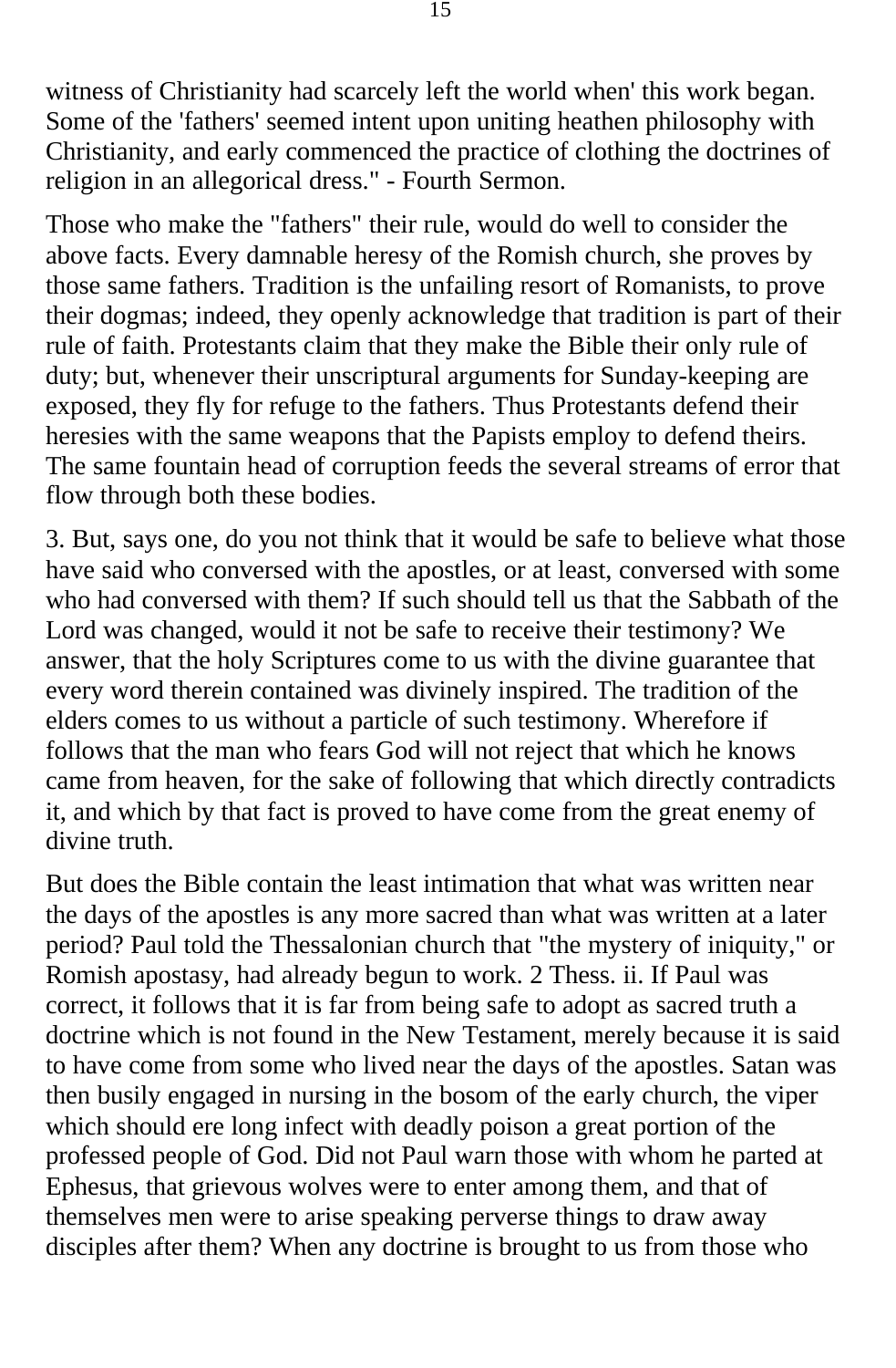lived near the days of the apostles, it is then proper for us to inquire whether this comes from those who spoke the sentiments of the holy apostles, or whether it comes from those grievous wolves who were to follow after them, and speak perverse things.

Is there no way by which we can determine this question? Certainly there is an infallible test. The New Testament contains the precise language of Jesus Christ and the apostles. Now if the fathers speak according to that word, they speak the precious truths of God. But if they speak that which makes void the word of truth, it is a very strong evidence that they belong to that class which Paul notified the church, should arise in their very midst, and speak perverse things, to draw away disciples after them. If the Holy Spirit has given us notice that that false teachers were to arise in the very days of the apostles, should it not serve as a warning to us, that things which purport to come from the successors of the apostles, may, for all that, contain the most deadly poison.

4. If it were certain that the early fathers, in their zeal to improve upon the New Testament, changed the fourth commandment, it would only prove that they were of the number of grievous wolves that were to arise. But it by no means follows that the mystery of iniquity was able thus early to change times and laws. The testimony given from Storrs' Fourth Sermon, evinces clearly that even the fathers themselves do not now come to us with their own words. Their testimony has been corrupted, and many shameless forgeries are palmed off as their genuine testimony.

If the reader ever looked into a Romish controversial work, he will there find the very fathers, who are so much relied upon to prove the change of the Sabbath, quoted to prove all the heresies of the anti-christian church. It follows, therefore, that one of two things must be true: either the testimony of the early fathers has been shamefully corrupted, or those so-called early fathers were wolves in sheep's clothing 5. If the Lord Jesus Christ and his apostles were now on earth, mingling with the men of this generation, as they once mingled with a former generation, we ask, Would it be safe for the men of the third or fourth generation from this to receive as sacred truth all that the fathers of the present generation might transmit to them? Is it not self-evident that unless human nature should undergo a radical change, the men of the following generations would have handed down to them as Christ's saying, all the vain and foolish sentiments that different partizans might wish to maintain? In the case supposed, we ask, What would be the safety of the coming generations? There is but one answer, and in this all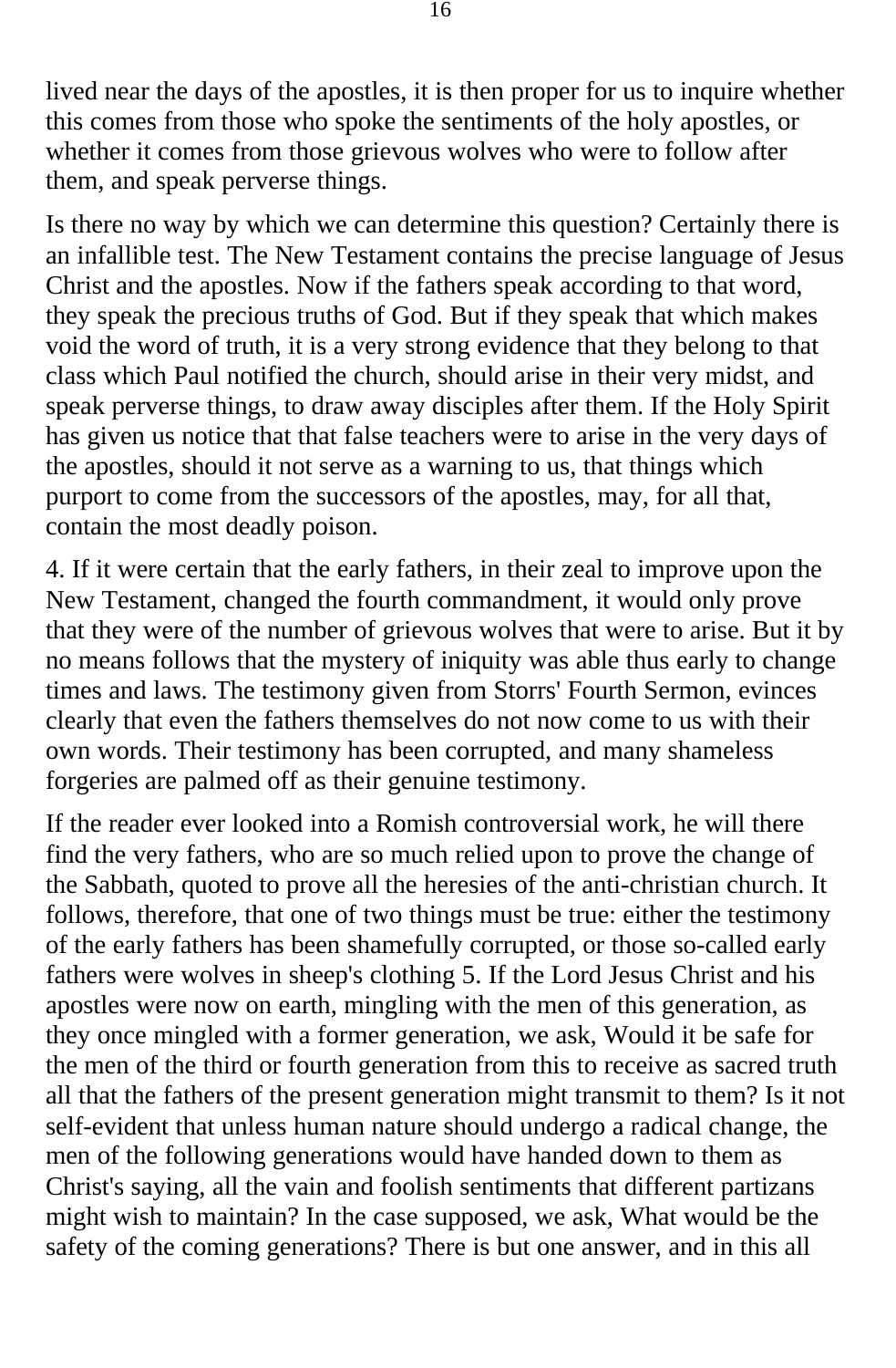will agree. If this were the age in which the New Testament was written, the safety of the coming generation would be secured only, by faithfully testing, by that sure rule, whatever might be handed down to them as gospel truth from the fathers of the present age. Should they thus rigidly cleave to inspiration, they would be safe; but if they added to that sure word all the fables which Satan would instigate the present fathers to attribute to Christ and the apostles, what would become of them?

If the Advent body itself were to furnish the fathers and the saints for the future church, Heaven pity the people that should live hereafter! Reader we entreat you to prize your Bible. It contains all the will of God, and will make you wise unto salvation through faith in Christ Jesus.

Those who believe in a change of the Lord's Sabbath should look at these facts: The Sabbath of the Lord means the Rest-day of the Lord. Six days the Almighty wrought in the work of creation, and the seventh day he rested form all his work. The Sabbath or Rest-day of the Lord, is, therefore, a definite day, which can no more be changed to one of the days upon which God wrought, than the resurrection-day can be changed to one of the days upon which Christ did not rise, or the crucifixion-day be changed to one of the six days of the week upon which Christ was not crucified. Hence it is as impossible to change the Rest-day of the Lord as it is to change the crucifixion-day or the day of the resurrection.

Men of God, to whom the Scriptures have been committed, can you longer pervert the commandments of Jehovah and not be guilty of willful transgression? Must it not be exceeding sinful in the sight of Heaven for you to change the Sabbath of the Lord for another day, and then to steal that commandment which guards the holy Sabbath, to enforce the observance of that new day? When the hailstones of Jehovah's wrath shall sweep away the refuge of lies, [Isa. xxviii, 17; Rev. xvi, 21,] how many of the arguments for Sunday-keeping will be left? The Bible thoroughly furnishes the man of God to all good works. Sunday-keeping is not, therefore a good work; for the Scriptures furnish nothing in its favor. Why should you be ready of heart to believe what God has never spoken, and slow of heart to believe his plain testimony? Thus saith the Lord. "The seventh day is the Sabbath of the Lord thy God;" "Remember the Sabbath-day to keep it holy." J. N. A.

## SEVENTH PART OF TIME THEORY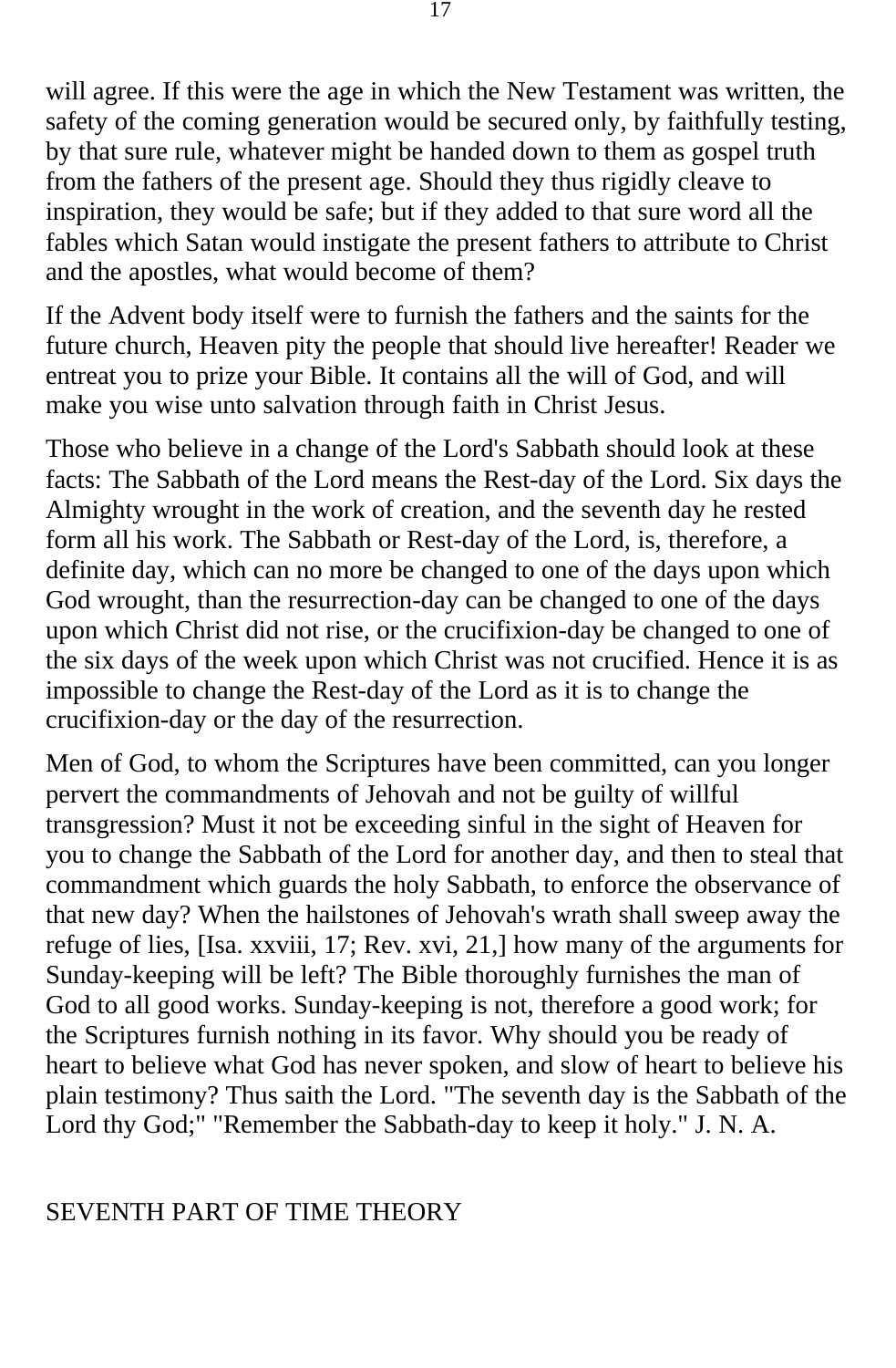Shown to be False by the Following from J. W. Morton's Vindication of the True Sabbath.

THE only object, direct or indirect, of this [the fourth] commandment, is "the day." What are we commanded to remember? "The day." What are we required to keep holy? "The day." What did the Lord bless and hallow? "The day." In what are we forbidden to work? In "the day." Now let us inquire 1. What day? Not the day of Adam's fall; nor the day Noah went into the ark; nor the day of the overthrow of Sodom; nor the day of the Exodus; nor the day of Provocation; nor the day of the removal of the ark; nor the day of Christ's birth; nor the day of his crucifixion; nor the day of his resurrection; nor the day of his ascension; nor the day of judgement. It may be, and certainly is, proper, that we should remember all these; but we are not told to do so in this commandment. Neither is it some one day of the week, but no one in particular; for how could we remember "the day," that is no day in particular? -how could we keep holy "the day" that has not been specified? -and how could we say that God had blessed and hallowed "the day," that was no one day more than another? What day, then? God says, Remember the Sabbath-day, or the day of the Sabbath; Keep holy the day of the Sabbath; The Lord blessed and hallowed the day of the Sabbath. He also says, The seventh day is the Sabbath of the Lord thy God; in it thou shalt not do any work. This day, therefore, is "the seventh day," or "the day of the Sabbath."

2. What Sabbath? Not "a Sabbath," or any Sabbath that man may invent, or that God may hereafter keep; for that would be "some Sabbath," but no one in particular. Not some institution yet undetermined, that God may require man to observe weekly; for the command is not, "Remember the Sabbath institution," but, "Remember the day of the Sabbath;" not, "Keep holy the Sabbath institution," but, "Keep holy the day of the Sabbath." The Lord did not bless and hallow "the Sabbath institution," but "the day of the Sabbath." We are not forbidden to do work in "the Sabbath institution," but in "the seventh day." In fact, the phrase, "the Sabbath," in this commandment, means neither more nor less than "the rest." It is not here the name of any institution at all, through it is often thus used in other parts of the Bible. Hence, this Sabbath is "the Sabbath or rest of the Lord thy God."

3. Which day of the week is "the day of the Sabbath?" No other than that day on which the Lord rested; for the command refers to God's Sabbath. On which day of the week did he rest? "And he rested on the seventh day." Gen. ii, 2. Therefore, "the day of the Sabbath" is the same day of the week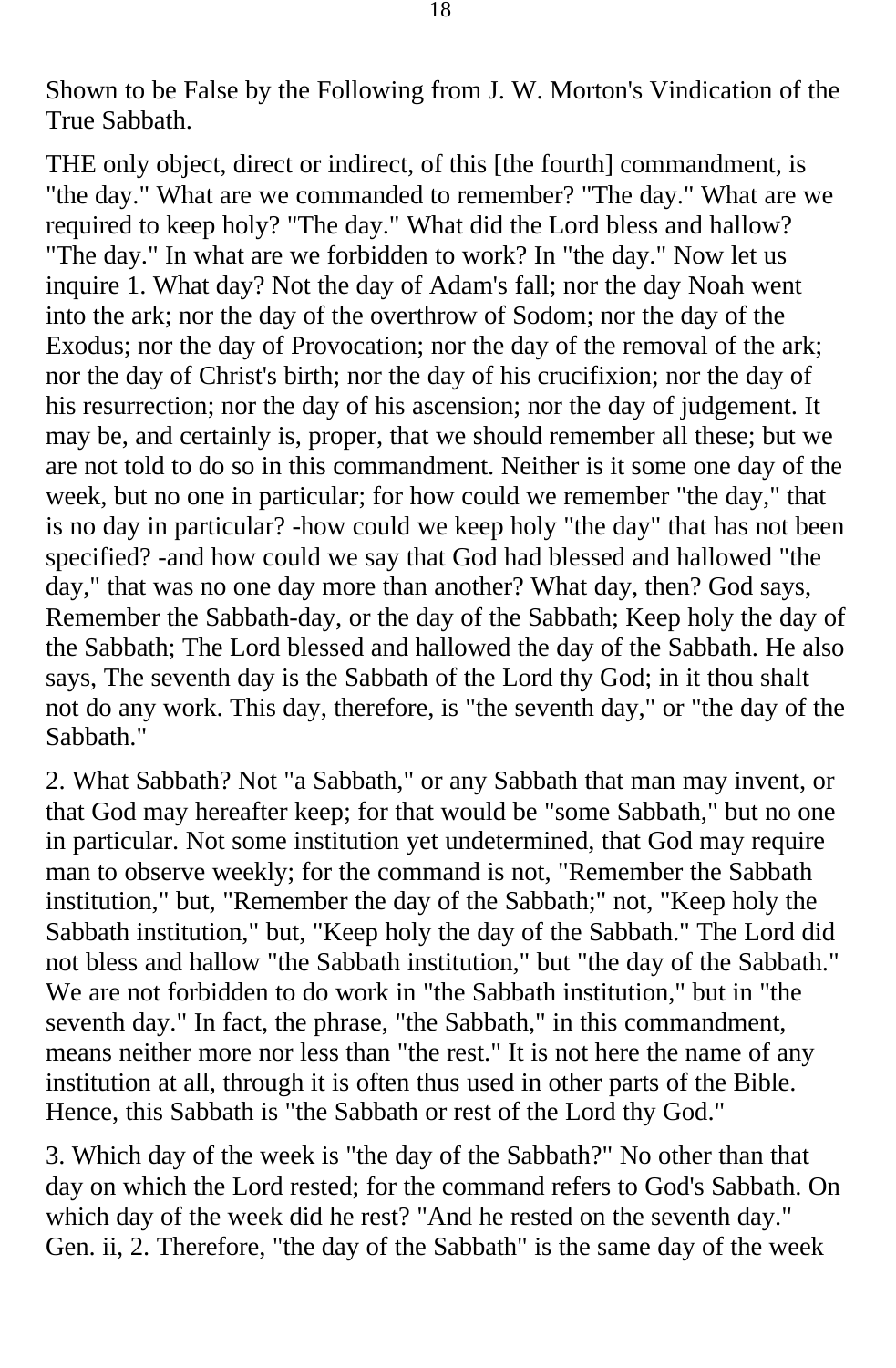on which God rested from the work of creation; and as he rested on the seventh day of the first week, and on no other, the seventh and no other day of every week must be the only "day of the Sabbath."

Let it be particularly observed, that God does not say, Remember the Sabbath, or, Remember the Sabbatic institution, though this is necessarily implied in the command; but, Remember "the day of the Sabbath" -the day on which I have ordained that the Sabbatic institution be observed. As if he had said, There is little danger, comparatively, that you will forget the fact of my having kept Sabbath; nor is it likely that you will altogether neglect to observe some day of rest from your arduous toils, for you will be driven to this by the ever returning demands of your exhausted bodies; but you are, and always will be, in especial danger of forgetting the proper day of the week for honoring me in my own institution. Satan, who takes infinite delight in all kinds of "will-worship," while he hates with a perfect hatred every act of strict obedience to my law, will do all he can to persuade you that some other day will do just as well, or even better. Remember, therefore, the day of my Sabbath, and keep the same day holy in every week; for - mark the reason - I have myself rested on the seventh day, and on that account I have blessed and sanctified that and no other day of the week, that you may observe it, and keep it holy, not because it is in itself better than any other day, but because I have blessed and sanctified it.

There is only one day of American Independence; only one day of the Resurrection of Christ; only one day of the birth of any one man; and only one day of Judgment. And why? Because American Independence was declared on but one day; Christ rose on but one day; the same man cannot be born on two different days; and God hath appointed only one day in which he will judge the world. Now, on the same principle there can be but one "day of the Sabbath: of the Lord our God. If I should say that the day of Christ's Resurrection is not any particular day of the week, but only "one day in seven," you would not hesitate to call me a fool, while my ignorance would excite your deepest sympathy; but when you say that "the day of the Sabbath" does not mean that particular day on which the Lord's Sabbath occurred, but only "one day in seven," you expect me to receive your assertion as the infallible teaching of superior wisdom. I cannot, however, so receive it, for the following reasons:-

1. If God had meant "one day in seven," he would have said so. His first and great design, in writing his law on tables of stone, was to be understood by his creatures; but, for more than two thousand years after he gave the law,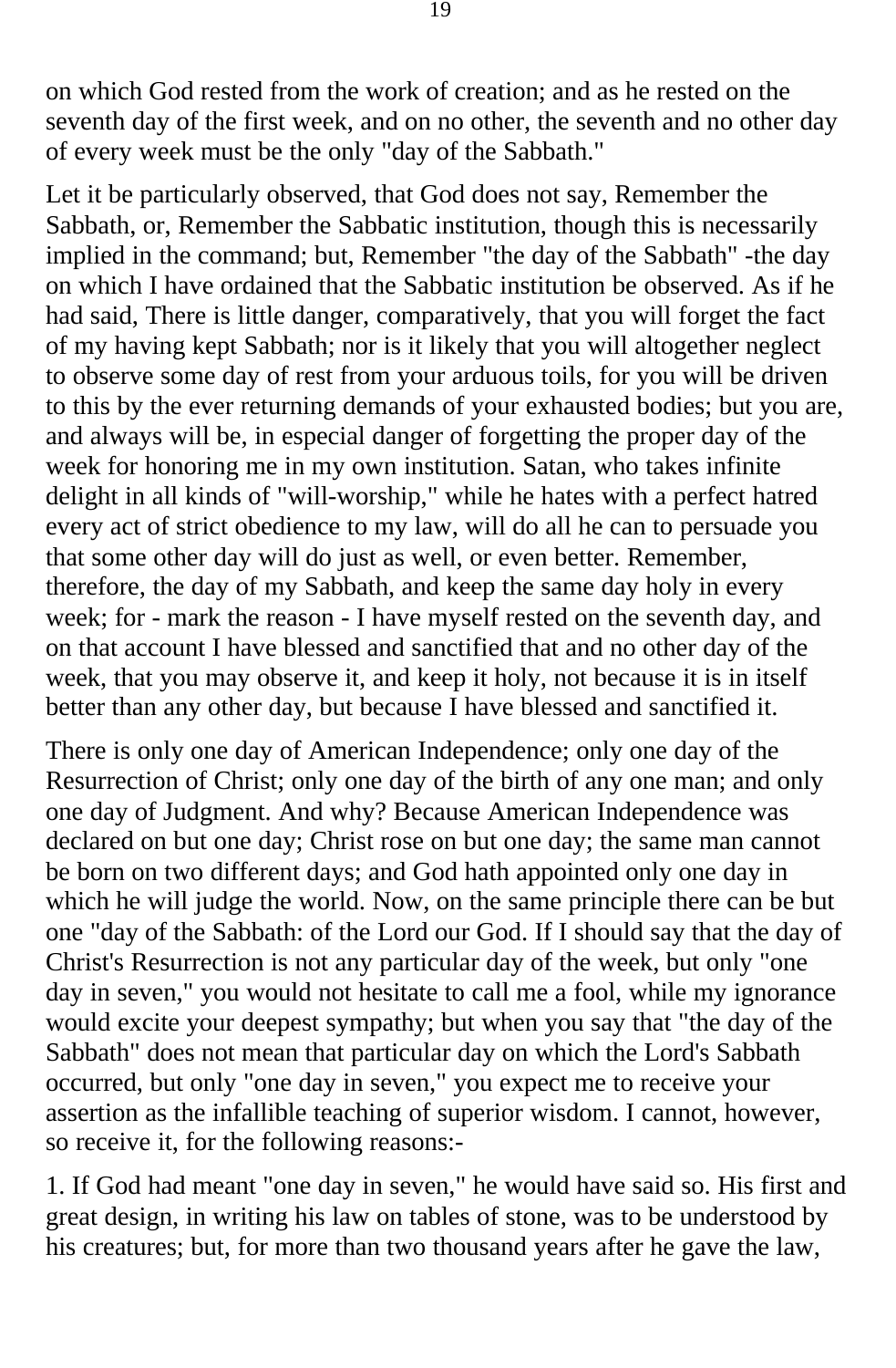no human being ever suspected that "the day of the Sabbath" meant anything else than the seventh day of the week, because it was commonly known that that day alone was in reality "the day of the Sabbath." Indeed, this "one-day-in-seven" doctrine is known to have been invented within a few hundred years, with the pious design of accounting for a change of Sabbath, without the necessity of repealing a portion of the moral law. It is a matter of great surprise, that those pious theologians, who first substituted "one day in seven" for "the day of the Sabbath," did not shudder at the thought of presuming to mend the language of the Holy Ghost. "The words of the Lord are pure words; as silver tried in a furnace of earth, purified seven times." Ps. xii, 6. Brethren, are you prepared to enter into judgment, and answer for the liberties you have taken with God's word?

In substituting the vague and indefinite expression, "one day in seven," for the definite and unequivocal terms, "the Sabbath-day," and "the seventh day," you have as truly taken "away from the words of the prophecy of this book," as if you had blotted the fourth commandment from the Decalogue; while your leading object has been to make way for the introduction of a new command that, for aught the Scriptures teach, it never entered into the heart of the Almighty to put into his law.

2. God never blessed "one day in seven," without blessing a particular day. He either blessed some definite object, or nothing. You may say, indeed, without falsehood, that God blessed "one day in seven;" but if you mean that this act of blessing did not terminate on any particular day, you ought to know, that you are asserting what is naturally impossible. As well might you say of a band of robbers, that they had killed "one man in seven," while in reality they had killed no man in particular. No, brethren, yourselves know very well, that God had not blessed and sanctified any day but the seventh of the seven, prior to the giving of the written law. You know, that if God blessed any day of the week at all, it was a definite day, distinct from all the other days of the week. But this commandment says, that "the Lord blessed the Sabbath-day." Therefore the Sabbath-day must be a particular day of the week. Therefore "the Sabbath-day" is not "one day in seven," or an indefinite seventh part of time. Therefore it is not "one day in seven" that we are required to remember, and keep holy, and in which we are forbidden to do any work; but "the seventh day" of the week, which was then, is now, and will be till the end of time, "the day of the Sabbath" of the Lord our God.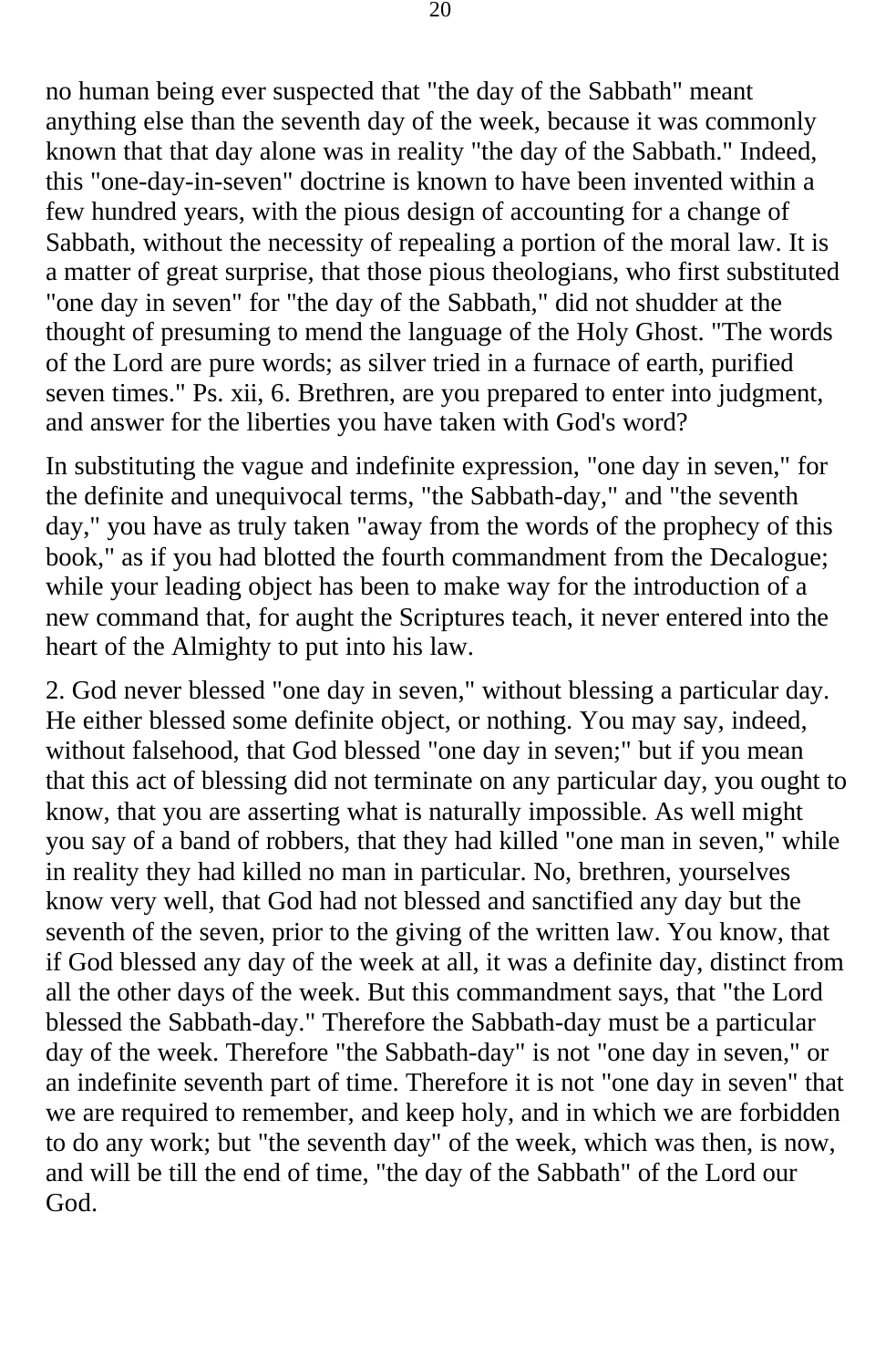3. No day of the week but the seventh was ever called "the day of the Sabbath," either by God or man, till long since the death of the last inspired writer. Search both Testaments through and through, and you will find no other day called "the Sabbath," or even "a Sabbath," except the ceremonial Sabbaths, with which, of course, we have nothing to do in this controversy. And long after the close of the canon of inspiration, the seventh day, and no other, was still called "the Sabbath." If you can prove that any one man, among the millions of Adam's children, from the beginning of the world till the rise of Antichrist, ever called the first day of the week "the Sabbath," you will shed a light upon this controversy, for which a host of able writers have searched in vain.

But, farther; the first day of the week was not observed by any of the children of men, as a Sabbath, for three hundred years after the birth of Christ. Do you ask proof? I refer you the Theodore de Beza, who plainly says so. If you are not satisfied with the witness, will you have the goodness to prove the affirmative of the proposition?

I infer, therefore, that "the day of the Sabbath," or "the Sabbath-day," is the proper name of the seventh day of the week, as much so as "the day of Saturn;" and that to attach this proper name now to some other day of the week, and to affirm that God meant that other day, as much as he did the seventh, when he wrote the law on tables of stone, is as unreasonable as it is impious.

If you say, that when God speaks of "the Sabbath-day," he means "one day in seven, but no day in particular," you are as far from the truth as if you said that, when he speaks of Moses, he does not mean any particular man, but "some one of the Israelites." Moses was one of the Israelites, just as the Sabbath-day is one day in seven. But when God says Moses, he means Moses the son of Amram; and when he says "the Sabbath-day," he means the seventh day of the week. You may give different names to the same object, without interfering with its identity; but to apply the same name to two different objects, and then to affirm that these two objects are identically the same, so that what is predicted of the one must be true of the other, is as through a navigator should discover an island in the Southern Ocean, and call it "England," and then affirm that the late work of Mr. Macaulay, entitled "The History of England," is a veritable and authentic history of his newly discovered empire. Which would you wonder at most, the stupidity or the effrontery of that navigator?